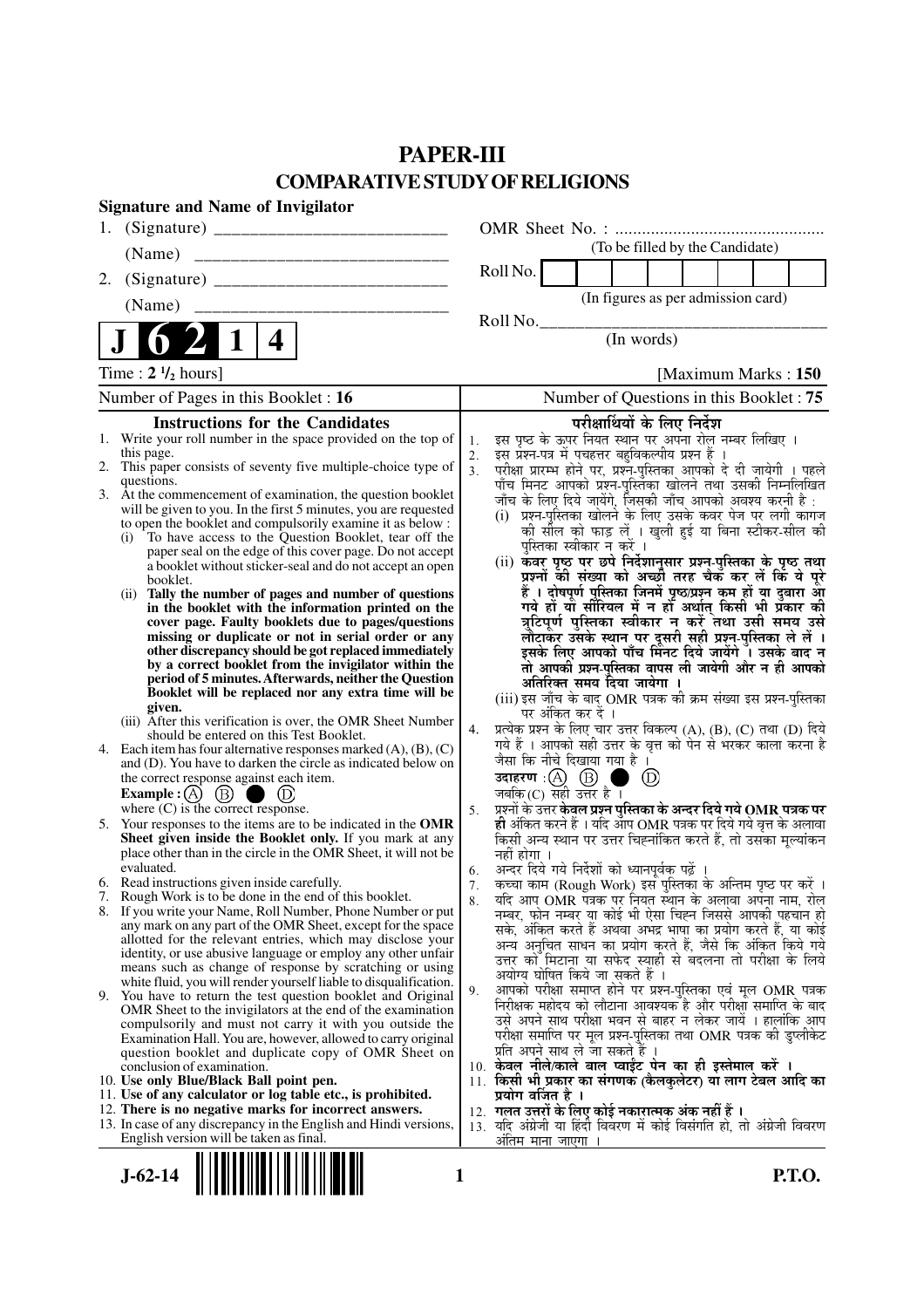### **COMPARATIVE STUDY OF RELIGIONS PAPER – III**

|    | Note: This paper contains seventy five (75) objective type questions of two (2) marks each.<br>All questions are compulsory. |               |                                                            |                     |                   |                             |                                 |  |
|----|------------------------------------------------------------------------------------------------------------------------------|---------------|------------------------------------------------------------|---------------------|-------------------|-----------------------------|---------------------------------|--|
| 1. | Earliest form of Religion was known<br>as<br>Bahaism<br>(A)<br>(B)                                                           | 7.<br>Lamaism | Read List-I and List-II and identify<br>the correct match: |                     |                   |                             |                                 |  |
|    | Animism<br>(D)<br>(C)                                                                                                        | Homotheism    |                                                            | List-I              |                   |                             | List-II                         |  |
|    |                                                                                                                              |               | a.                                                         | Voodo               |                   | I.                          | Prohibited                      |  |
| 2. | Totem was usually represented by                                                                                             |               | b.                                                         | Fetishes            |                   |                             | II. Priest                      |  |
|    | An old man<br>(A)                                                                                                            |               |                                                            |                     |                   |                             |                                 |  |
|    | An Animal<br>(B)                                                                                                             |               | c.                                                         | Shaman              |                   | III. Lucky Charm            |                                 |  |
|    | A Pillar<br>(C)                                                                                                              |               | d.                                                         | Taboo               |                   | IV. Spirit                  |                                 |  |
|    | (D)<br>A Handicapped person                                                                                                  |               | <b>Codes:</b>                                              |                     |                   |                             |                                 |  |
|    |                                                                                                                              |               |                                                            | a                   | $\mathbf b$       | $\mathbf c$                 | d                               |  |
| 3. | Epic of Gilgamesh is found in<br><b>Greek Civilization</b><br>(A)                                                            |               | (A)                                                        | I                   | $\mathbf{I}$      | Ш                           | IV                              |  |
|    | Inca Civilization<br>(B)                                                                                                     |               | (B)                                                        | $\mathbf{I}$        | III               | IV                          | $\mathbf I$                     |  |
|    | <b>Egyptian Civilization</b><br>(C)                                                                                          |               |                                                            |                     |                   |                             |                                 |  |
|    | <b>Babylonian Civilization</b><br>(D)                                                                                        |               | (C)                                                        | Ш                   | IV                | $\bf{I}$                    | $\mathbf{I}$                    |  |
|    |                                                                                                                              |               | (D)                                                        | IV                  | III               | $\mathbf{I}$                | $\bf{I}$                        |  |
| 4. | Study of religion is known as                                                                                                |               |                                                            |                     |                   |                             |                                 |  |
|    | (A)<br>Symbolism                                                                                                             | 8.            | Who<br>of<br>the<br>exponent<br>was                        |                     |                   |                             |                                 |  |
|    | Systematic theology<br>(B)                                                                                                   |               |                                                            |                     |                   | Psychology of Religion?     |                                 |  |
|    | Enlightenment<br>(C)                                                                                                         |               | (A)                                                        |                     | William James     |                             |                                 |  |
|    | (D)<br>Religions Wissenschaft                                                                                                |               | (B)                                                        |                     |                   | Samuel P. Huntington        |                                 |  |
| 5. | Who authored the book "The Sacred                                                                                            |               |                                                            |                     | (C) Sigmund Freud |                             |                                 |  |
|    | and Profane"?                                                                                                                |               | (D)                                                        | <b>James Frazer</b> |                   |                             |                                 |  |
|    | Emile Durkheim<br>(A)                                                                                                        |               |                                                            |                     |                   |                             |                                 |  |
|    | Mircea Eliade<br>(B)                                                                                                         | 9.            |                                                            |                     |                   |                             | Who propounded the Anthropology |  |
|    | Paul Tillich<br>(C)                                                                                                          |               |                                                            | of Religion?        |                   |                             |                                 |  |
|    | <b>Rudolf Otto</b><br>(D)                                                                                                    |               |                                                            |                     |                   |                             |                                 |  |
| 6. | "The Book of Dead" is concerned                                                                                              |               | (A)                                                        |                     |                   |                             | William Brede Kristensen        |  |
|    | with                                                                                                                         |               | (B)                                                        |                     |                   | <b>Edward Burnett Tyler</b> |                                 |  |
|    | (A)<br>Indus People $(B)$                                                                                                    | Hebrews       | (C)                                                        |                     | Paul Tillich      |                             |                                 |  |
|    | Chinese<br>(C)<br>(D)                                                                                                        | Egyptians     | (D)                                                        |                     | Sigmund Freud     |                             |                                 |  |

## **Paper-III** 2 J-62-14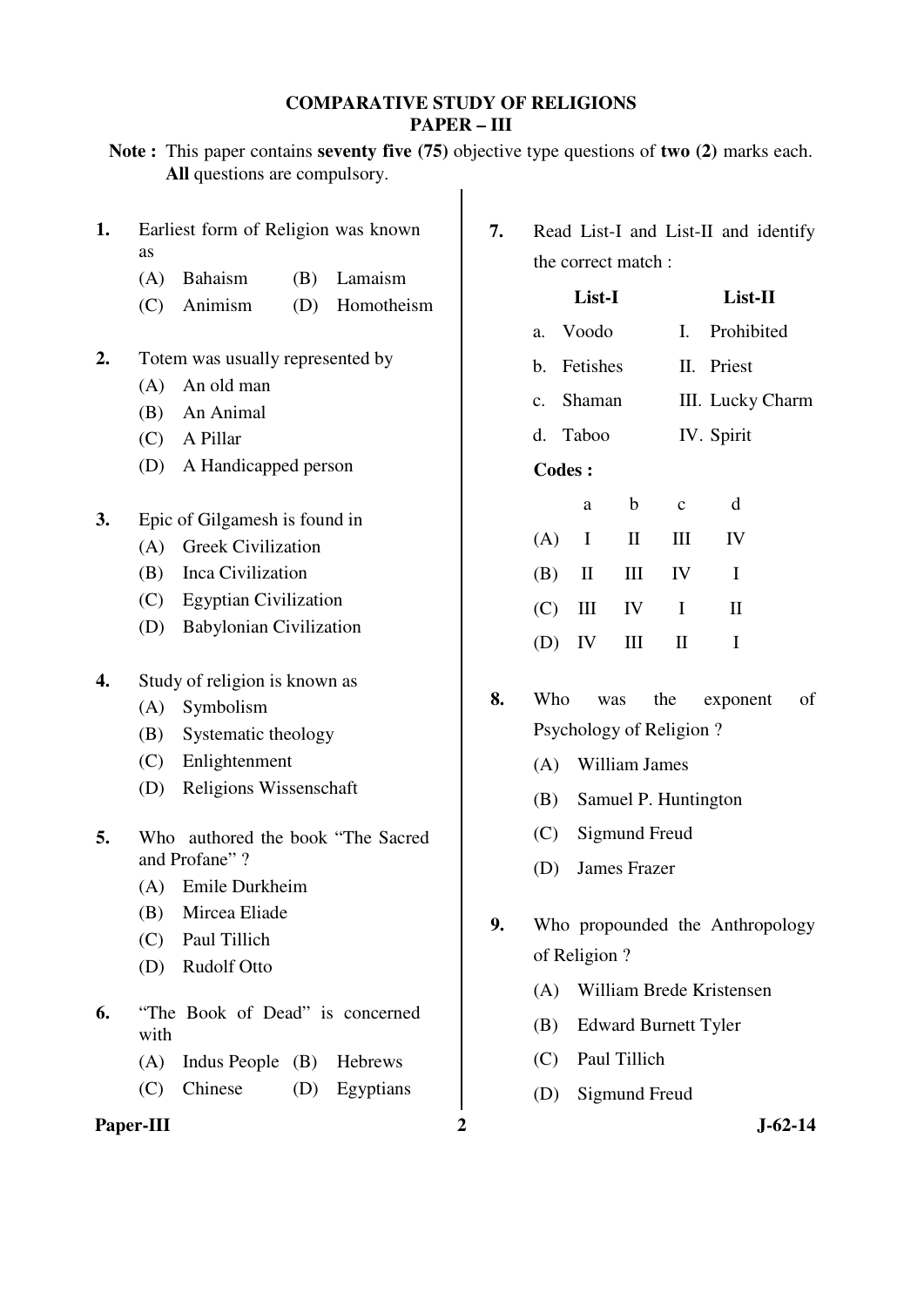# धर्मो का तुलनात्मक अध्ययन

## प्रश्नपत्र – III

| नोट :         |            |                                                                            |            | इस प्रश्नपत्र में <b>पचहत्तर</b> (75) बहु-विकल्पीय प्रश्न हैं । प्रत्येक प्रश्न के <b>दो</b> (2) अंक हैं । <b>सभी</b> प्रश्न अनिवार्य हैं |    |       |                                            |                           |              |                                            |           |
|---------------|------------|----------------------------------------------------------------------------|------------|-------------------------------------------------------------------------------------------------------------------------------------------|----|-------|--------------------------------------------|---------------------------|--------------|--------------------------------------------|-----------|
| 1.            |            | धर्म के प्रारम्भिक रूप को, निम्नलिखित में से,<br>किस नाम से जाना जाता था ? |            |                                                                                                                                           | 7. |       |                                            | सही उत्तर का चयन कीजिए :  |              | सूची-I को सूची-II से सुमेलित कीजिए और      |           |
|               | (A)<br>(C) | बहाईवाद<br>जीववाद                                                          | (B)<br>(D) | लामावाद<br>एकसत्तावाद                                                                                                                     |    |       | सूची-I                                     |                           |              | सूची-II                                    |           |
|               |            |                                                                            |            |                                                                                                                                           |    |       | a. वूडु                                    |                           | Ι.           | निषिद्ध                                    |           |
| 2.            | जाता था ?  | टोटम का प्राय: प्रतिनिधित्व किस द्वारा किया                                |            |                                                                                                                                           |    |       | b. जड़वाद<br>(फिटिश)                       |                           | П.           | पुजारी                                     |           |
|               |            | (A) एक बूढ़ा व्यक्ति                                                       |            |                                                                                                                                           |    |       | c. शमन                                     |                           | III.         | सौभाग्यशाली                                |           |
|               | (B)        | एक पश्                                                                     |            |                                                                                                                                           |    |       |                                            |                           |              | तावीज़                                     |           |
|               | (C)        | एक स्तम्भ                                                                  |            |                                                                                                                                           |    |       |                                            |                           |              |                                            |           |
|               | (D)        | एक अपंग व्यक्ति                                                            |            |                                                                                                                                           |    |       | d. टेबू                                    |                           | IV.          | आत्मा                                      |           |
|               |            |                                                                            |            |                                                                                                                                           |    | कूट : |                                            |                           |              |                                            |           |
| 3.            |            | गिल्गामेश महाकाव्य कहाँ से मिला ?<br>ग्रीक सभ्यता                          |            |                                                                                                                                           |    |       | a                                          | $\mathbf b$               | $\mathbf{C}$ | d                                          |           |
|               | (A)<br>(C) | मिस्र सभ्यता                                                               |            | $(B)$ इंका सभ्यता<br>(D) बेबिलियन सभ्यता                                                                                                  |    | (A)   | $\bf{I}$                                   | $\mathbf{I}$              | III          | IV                                         |           |
|               |            |                                                                            |            |                                                                                                                                           |    | (B)   | $\mathbf{I}$                               | III                       | IV           | $\mathbf I$                                |           |
| 4.            |            | धर्म के अध्ययन को किस नाम से जाना जाता है ?                                |            |                                                                                                                                           |    | (C)   | Ш                                          | IV                        | $\mathbf I$  | $\mathbf{I}$                               |           |
|               | (A)        | प्रतीकवाद                                                                  |            |                                                                                                                                           |    | (D)   | IV                                         | $\mathop{\rm III}$        | $\mathbf{I}$ | $\mathbf I$                                |           |
|               | (B)        | व्यवस्थित धर्म विद्या                                                      |            |                                                                                                                                           |    |       |                                            |                           |              |                                            |           |
|               | (C)        | पूर्ण ज्ञान                                                                |            |                                                                                                                                           | 8. |       | धर्म के मनोविज्ञान का व्याख्याकार कौन था ? |                           |              |                                            |           |
|               | (D)        | रिलीजन स्विस्सन शाफ्ट                                                      |            |                                                                                                                                           |    | (A)   |                                            | विलियम जेमस               |              |                                            |           |
| 5.            |            | पुस्तक 'द सेक्रिड एण्ड प्रोफेन' का लेखक कौन हैं ?                          |            |                                                                                                                                           |    | (B)   |                                            | सेमुअल पी. हटिंगटन        |              |                                            |           |
|               | (A)        | ईमाइल दुर्खीम                                                              |            |                                                                                                                                           |    | (C)   |                                            | सिग्मंड फ्रायड            |              |                                            |           |
|               | (B)        | मिरसिया इलियाडे                                                            |            |                                                                                                                                           |    | (D)   |                                            | जेमस फ्रेज़र              |              |                                            |           |
|               | (C)        | पॉल टिल्लिक                                                                |            |                                                                                                                                           |    |       |                                            |                           |              |                                            |           |
|               | (D)        | रूडोल्फ ओटो                                                                |            |                                                                                                                                           | 9. |       |                                            |                           |              | धर्म के मानवविज्ञान की व्याख्या किसने की ? |           |
|               |            |                                                                            |            |                                                                                                                                           |    | (A)   |                                            | विलियम ब्रेडे क्रिस्टेनसन |              |                                            |           |
| 6.            |            | ''द बुक ऑफ डेड'' का सम्बन्ध निम्नलिखित में<br>से किस के साथ है ?           |            |                                                                                                                                           |    | (B)   |                                            | एडवर्ड बरनेट्ट टाइलर      |              |                                            |           |
|               | (A)        | सिंधुवासी                                                                  | (B)        | हेब्रु                                                                                                                                    |    | (C)   |                                            | पॉल टिल्लिक               |              |                                            |           |
|               | (C)        | चीनी                                                                       | (D)        | मिस्रवासी                                                                                                                                 |    | (D)   |                                            | सिग्मंड फ्रायड            |              |                                            |           |
| $J - 62 - 14$ |            |                                                                            |            |                                                                                                                                           | 3  |       |                                            |                           |              |                                            | Paper-III |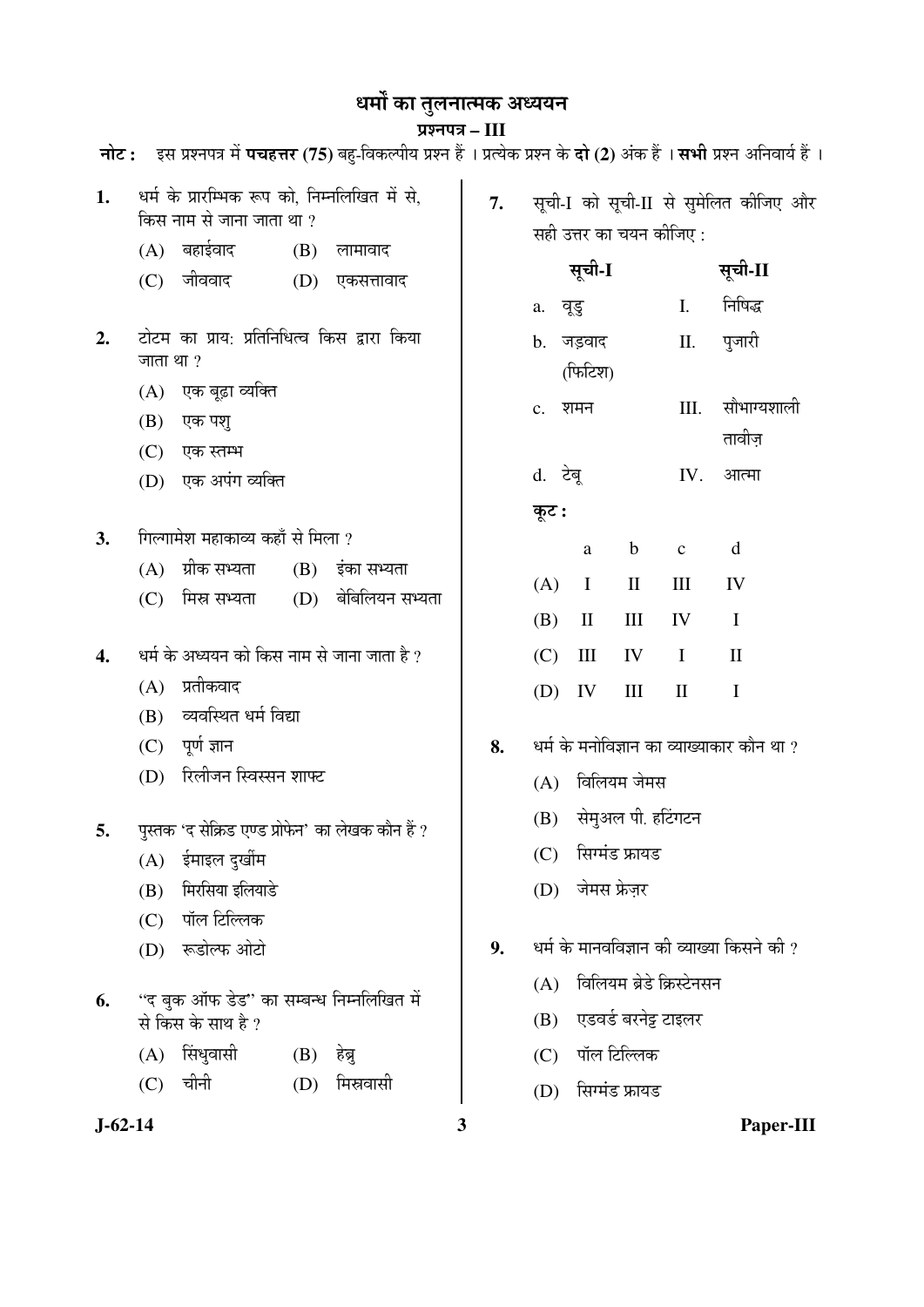| <b>10.</b> Match the followings and identify the |
|--------------------------------------------------|
| correct match:                                   |

|     |                      | List-I                   |              |                            | List-II                                             |                                     |  |  |  |
|-----|----------------------|--------------------------|--------------|----------------------------|-----------------------------------------------------|-------------------------------------|--|--|--|
|     |                      | a. William<br>Kristensen |              | B. I.                      | Religion                                            | in<br>Essence and<br>Manifestation  |  |  |  |
|     |                      | b. William<br>James      |              |                            | II. The<br>Forms<br>Religion                        | Elementary<br>of                    |  |  |  |
|     | c. Emile<br>Durkheim |                          |              |                            | III. The varieties<br>Religious<br>of<br>experience |                                     |  |  |  |
|     |                      | d. G. Van Der<br>Leeuw   |              |                            | IV. The Meaning<br>of Religion                      |                                     |  |  |  |
|     |                      | <b>Codes:</b>            |              |                            |                                                     |                                     |  |  |  |
|     |                      | a                        | b            | $\mathbf c$                | d                                                   |                                     |  |  |  |
|     | (A)                  | $\mathbf{I}$             | $\mathbf{I}$ | Ш                          | IV                                                  |                                     |  |  |  |
|     | $(B)$ II             |                          | Ш            | IV                         | I                                                   |                                     |  |  |  |
|     |                      | $(C)$ IV                 | Ш            | $\rm II$                   | I                                                   |                                     |  |  |  |
|     | (D)                  | Ш                        | I            | $\mathbf{I}$               | IV                                                  |                                     |  |  |  |
| 11. |                      | List-I                   |              |                            | Identify the correct match:                         | List-II                             |  |  |  |
|     |                      | of Religion              |              |                            |                                                     | a. Phenomenology I. Robert Bellah   |  |  |  |
|     |                      | Religion                 |              |                            |                                                     | b. Anthropology of II. James Frazer |  |  |  |
|     |                      | Religion                 |              |                            | c. Sociology of III. Sigmund<br>Freud               |                                     |  |  |  |
|     |                      | Religion                 |              |                            |                                                     | d. Psychology of IV. Mircea Eliade  |  |  |  |
|     | कूट :                |                          |              |                            |                                                     |                                     |  |  |  |
|     |                      | a                        | b            | $\mathbf c$                | d                                                   |                                     |  |  |  |
|     | (A)                  | $\mathbf H$              | Ш            | I                          | IV                                                  |                                     |  |  |  |
|     | (B)                  | IV                       | П            | I                          | III                                                 |                                     |  |  |  |
|     | (C)                  | I                        | IV           | Ш                          | П                                                   |                                     |  |  |  |
|     | (D)                  | Ш                        | I            | $\mathop{\rm II}\nolimits$ | IV                                                  |                                     |  |  |  |

|     |                   | (B) Religious Pluralism                |                          |                                   |  |  |  |  |
|-----|-------------------|----------------------------------------|--------------------------|-----------------------------------|--|--|--|--|
|     |                   | (C) Multi-Culturalism                  |                          |                                   |  |  |  |  |
|     |                   |                                        | (D) Cultural Imperialism |                                   |  |  |  |  |
| 13. |                   | There is no challenge to religion from |                          |                                   |  |  |  |  |
|     |                   | (A) Materialism                        |                          |                                   |  |  |  |  |
|     |                   | (B) Racism                             |                          |                                   |  |  |  |  |
|     |                   | (C) Communalism                        |                          |                                   |  |  |  |  |
|     |                   | (D) Mysticism                          |                          |                                   |  |  |  |  |
| 14. |                   | The number of chapters and hymns       |                          |                                   |  |  |  |  |
|     |                   | respectively in the Yajurveda is       |                          |                                   |  |  |  |  |
|     |                   | $(A)$ 40 and 1975                      |                          |                                   |  |  |  |  |
|     |                   | (B) 20 and 1875                        |                          |                                   |  |  |  |  |
|     |                   | $(C)$ 30 and 2075                      |                          |                                   |  |  |  |  |
|     |                   | (D) 10 and 1775                        |                          |                                   |  |  |  |  |
| 15. |                   | The entire hymns of all four Vedas     |                          |                                   |  |  |  |  |
|     | are arranged into |                                        |                          |                                   |  |  |  |  |
|     |                   |                                        |                          | (A) seven metres (B) three metres |  |  |  |  |
|     |                   | (C) twelve metres (D) four metres      |                          |                                   |  |  |  |  |
| 16. |                   | The famous sentence "Satyameva         |                          |                                   |  |  |  |  |
|     |                   | Jayate" is quoted from this literature |                          |                                   |  |  |  |  |
|     |                   | (A) Brahman literature                 |                          |                                   |  |  |  |  |
|     |                   | (B) Āranyak literature                 |                          |                                   |  |  |  |  |
|     |                   | (C) Upanishad literature               |                          |                                   |  |  |  |  |
|     |                   | (D) Smriti literature                  |                          |                                   |  |  |  |  |
| 17. |                   | Which one of the following deals       |                          |                                   |  |  |  |  |
|     |                   | with law, justice and punishment       |                          |                                   |  |  |  |  |
|     | process?          |                                        |                          |                                   |  |  |  |  |
|     |                   | (A) Philosophical scriptures           |                          |                                   |  |  |  |  |
|     |                   | (B) Smriti scriptures                  |                          |                                   |  |  |  |  |
|     |                   | (C) Sanskrit dramas                    |                          |                                   |  |  |  |  |
|     |                   | (D) Prose texts                        |                          |                                   |  |  |  |  |
| 18. |                   | The number of Puranas is               |                          |                                   |  |  |  |  |
|     |                   | (A) Twelve                             |                          | (B) Twenty                        |  |  |  |  |
|     |                   | (C) Eighteen                           | (D)                      | Ten                               |  |  |  |  |

**12.** Inter faith understanding does not

(A) Cultural Pluralism

promote

 $\mathsf{l}$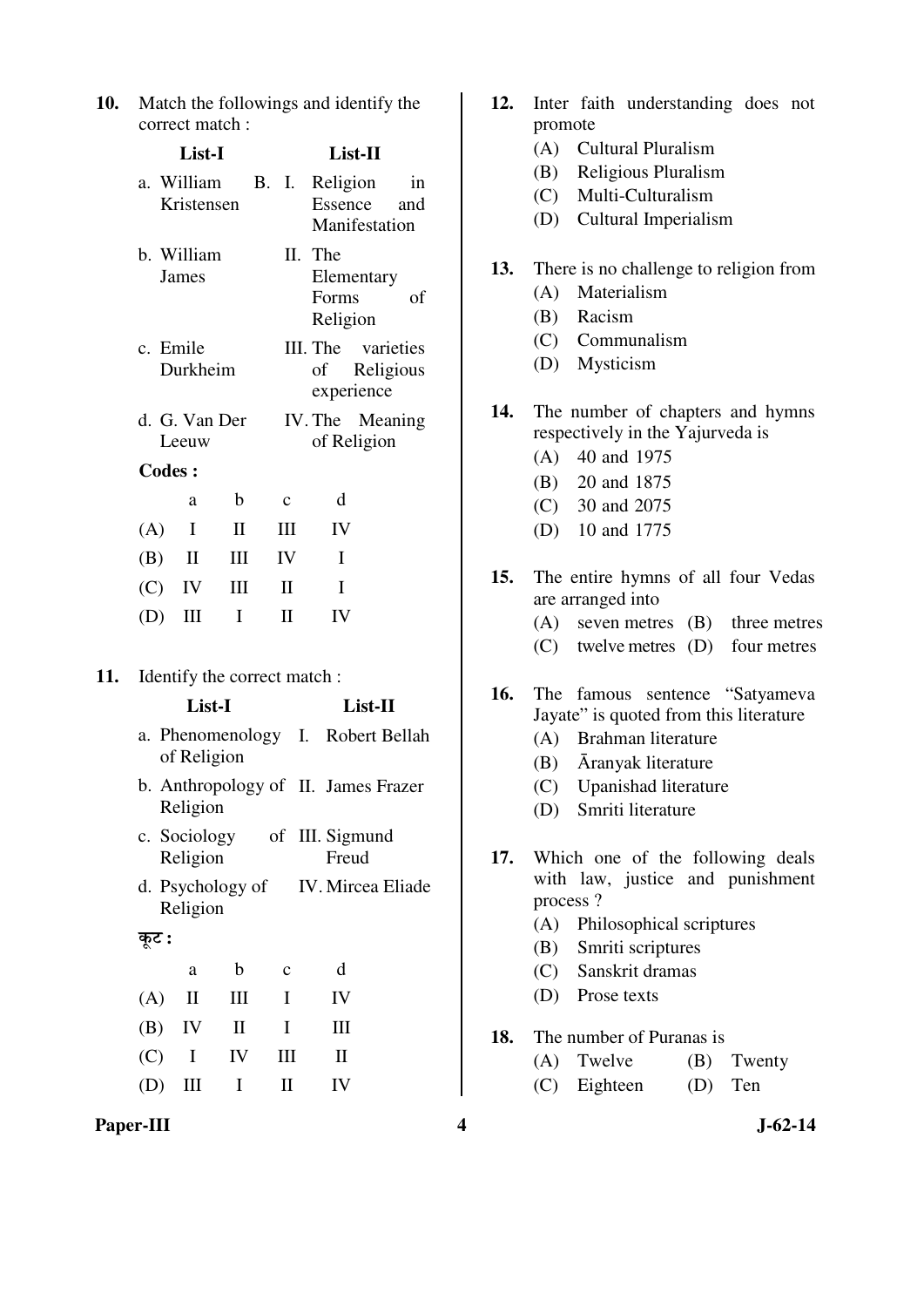| 10. निम्नलिखित को सुमेलित कीजिए और सही |  |  |  |
|----------------------------------------|--|--|--|
| उत्तर का चयन कीजिए –                   |  |  |  |

|               |            | सूची-I            |                         |                      | सूची-II                                    |    |     | (B)        | धार्मिक बहुवाद                                      |     |                |
|---------------|------------|-------------------|-------------------------|----------------------|--------------------------------------------|----|-----|------------|-----------------------------------------------------|-----|----------------|
|               |            |                   |                         |                      | a. विलियम बी. I. रिलीजन इन एसेंस           |    |     | (C)        | बहु संस्कृतिवाद                                     |     |                |
|               |            | क्रिस्टेनसन       |                         |                      | एण्ड मेनिफेस्टेशन                          |    |     | (D)        | सांस्कृतिक साम्राज्यवाद                             |     |                |
|               |            |                   | b. विलियम जेम्स         |                      | II. द एलिमेंटरी फार्मस                     |    |     |            |                                                     |     |                |
|               |            |                   |                         |                      | ऑफ रिलीजन                                  |    | 13. |            | धर्म को, निम्नलिखित में से, किससे चुनौती नहीं है ?  |     |                |
|               |            |                   | c. ईमाइल दुर्खीम        |                      | III. द वेरायटीज़ ऑफ                        |    |     | (A)        | पदार्थवाद                                           |     |                |
|               |            |                   |                         |                      | रिलीजियस<br>एक्सपिरियेंस                   |    |     | (B)        | नसलवाद                                              |     |                |
|               |            |                   |                         |                      |                                            |    |     | (C)        | साम्प्रदायिकतावाद                                   |     |                |
|               |            |                   |                         |                      | d. जी.वैन डेर लीयूव IV. द मीनिंग<br>रिलीजन | ऑफ |     | (D)        | रहस्यवाद                                            |     |                |
|               | कूट :      |                   |                         |                      |                                            |    | 14. |            | यजुर्वेद में अध्यायों एवं मन्त्रों की क्रमश: संख्या |     |                |
|               |            | a                 | $\mathbf b$             | $\mathbf c$          | $\mathbf d$                                |    |     | है –       |                                                     |     |                |
|               | (A)        | $\bf{I}$          | $\mathbf{I}$            | $\mathop{\rm III}$   | IV                                         |    |     |            | (A) 40 और 1975                                      |     |                |
|               | (B)        | $\mathbf{I}$      | $\mathop{\rm III}$      | IV                   | $\mathbf I$                                |    |     | (B)        | 20 और 1875                                          |     |                |
|               | (C)        | IV                | $\rm III$               | $\mathbf{I}$         | $\mathbf I$                                |    |     | (C)        | 30 और 2075<br>10 और 1775                            |     |                |
|               | (D)        | $\rm III$         | $\mathbf I$             | $\mathbf{I}$         | IV                                         |    |     | (D)        |                                                     |     |                |
|               |            |                   |                         |                      |                                            |    | 15. |            | चारों वेदों की समस्त ऋचाएं व्यवस्थित हैं, इनमें     |     |                |
| 11.           |            |                   |                         |                      | सूची-I को सूची-II से सुमेलित कीजिए और      |    |     | (A)        | सात छन्दों                                          |     | (B) तीन छन्दों |
|               |            |                   | सही उत्तर का चयन कीजिए: |                      |                                            |    |     |            | (C) बारह छन्दों                                     |     | (D) चार छन्दों |
|               |            | सूची-I            |                         |                      | सूची-II                                    |    |     |            |                                                     |     |                |
|               |            | ऑफ रिलीजन         |                         |                      | a. फिनोमिनालोजी     I.   रोबर्ट बेल्लाह    |    | 16. | का है      | ''सत्यमेव जयते'' यह प्रसिद्ध वाक्य इस वाङ्मय        |     |                |
|               |            |                   |                         |                      | b. एंथ्रोपालोजी आफ II. जेमस फ्रेजर         |    |     | (A)        | ब्राह्मण वाङ्मय                                     |     |                |
|               |            | रिलीजन            |                         |                      |                                            |    |     | (B)        | आरण्यक वाङ्मय                                       |     |                |
|               |            |                   |                         |                      | c. सोशियालोजी         III. सिग्मंड फ्रायड  |    |     | (C)        | उपनिषद् वाङ्मय                                      |     |                |
|               |            | ऑफ रिलीजन         |                         |                      |                                            |    |     |            | (D) स्मृति वाङ्मय                                   |     |                |
|               |            | रिलीजन            |                         |                      | d. साइकालोजी ऑफ IV. मिरसिया एलियाडे        |    | 17. |            | ये ग्रन्थ विधि, न्याय एवं दण्डविधान की व्याख्या     |     |                |
|               |            |                   |                         |                      |                                            |    |     | करते हैं – |                                                     |     |                |
|               | कूट :      |                   |                         |                      |                                            |    |     |            | (A) दर्शन ग्रन्थ                                    | (B) | स्मृति ग्रन्थ  |
|               |            | $\mathbf{a}$      | $\mathbf b$             | $\mathbf C$          | d                                          |    |     | (C)        | संस्कृत नाटक                                        | (D) | गद्य ग्रन्थ    |
|               | (A)<br>(B) | $\mathbf{I}$      | Ш<br>$\mathbf{I}$       | $\bf{I}$<br>$\bf{I}$ | IV                                         |    |     |            |                                                     |     |                |
|               |            | IV<br>$\mathbf I$ | IV                      |                      | Ш                                          |    | 18. |            | पुराणों की संख्या है                                |     | बीस            |
|               | (C)        |                   |                         | Ш                    | $\rm II$                                   |    |     | (A)<br>(C) | बारह<br>अड्डारह                                     | (B) | दस             |
|               | (D)        | $\rm III$         | I                       | $\mathbf{I}$         | IV                                         |    |     |            |                                                     | (D) |                |
| $J - 62 - 14$ |            |                   |                         |                      |                                            |    | 5   |            |                                                     |     | Paper-III      |

| 12. |            | अन्तर-धर्म की समझ किसे बढ़ावा नहीं देती ?               |                       |                   |  |  |  |  |
|-----|------------|---------------------------------------------------------|-----------------------|-------------------|--|--|--|--|
|     |            |                                                         | (A) सांस्कृतिक बहुवाद |                   |  |  |  |  |
|     |            | (B) धार्मिक बहुवाद                                      |                       |                   |  |  |  |  |
|     |            | (C) बहु संस्कृतिवाद                                     |                       |                   |  |  |  |  |
|     |            | (D) सांस्कृतिक साम्राज्यवाद                             |                       |                   |  |  |  |  |
| 13. |            | धर्म को, निम्नलिखित में से, किससे चुनौती नहीं है ?      |                       |                   |  |  |  |  |
|     |            | (A) पदार्थवाद                                           |                       |                   |  |  |  |  |
|     |            | (B) नसलवाद                                              |                       |                   |  |  |  |  |
|     |            | (C) साम्प्रदायिकतावाद                                   |                       |                   |  |  |  |  |
|     |            | (D) रहस्यवाद                                            |                       |                   |  |  |  |  |
|     |            |                                                         |                       |                   |  |  |  |  |
|     |            | 14. यजुर्वेद में अध्यायों एवं मन्त्रों की क्रमश: संख्या |                       |                   |  |  |  |  |
|     | है –       |                                                         |                       |                   |  |  |  |  |
|     |            | (A) 40 और 1975                                          |                       |                   |  |  |  |  |
|     |            | (B) 20 और 1875                                          |                       |                   |  |  |  |  |
|     |            | (C) 30 और 2075                                          |                       |                   |  |  |  |  |
|     |            | (D) 10 और 1775                                          |                       |                   |  |  |  |  |
|     |            | 15.   चारों वेदों की समस्त ऋचाएं व्यवस्थित हैं, इनमें   |                       |                   |  |  |  |  |
|     |            | (A) सात छन्दों                                          |                       | (B) तीन छन्दों    |  |  |  |  |
|     |            | (C) बारह छन्दों                                         |                       | (D) चार छन्दों    |  |  |  |  |
|     |            |                                                         |                       |                   |  |  |  |  |
|     |            | 16. "सत्यमेव जयते" यह प्रसिद्ध वाक्य इस वाङ्मय          |                       |                   |  |  |  |  |
|     | का है      |                                                         |                       |                   |  |  |  |  |
|     |            | (A) ब्राह्मण वाङ्मय                                     |                       |                   |  |  |  |  |
|     |            | (B) आरण्यक वाङ्मय                                       |                       |                   |  |  |  |  |
|     |            | (C) उपनिषद् वाङ्मय                                      |                       |                   |  |  |  |  |
|     |            | (D) स्मृति वाङ्मय                                       |                       |                   |  |  |  |  |
| 17. |            | ये ग्रन्थ विधि, न्याय एवं दण्डविधान की व्याख्या         |                       |                   |  |  |  |  |
|     | करते हैं – |                                                         |                       |                   |  |  |  |  |
|     |            | (A) दर्शन ग्रन्थ                                        |                       | (B) स्मृति ग्रन्थ |  |  |  |  |

- (C) संस्कृत नाटक (D) गद्य ग्रन्थ
- 18. पुराणों की संख्या है
	- $(A)$  बारह  $(B)$  बीस (C) अड्ठारह (D) दस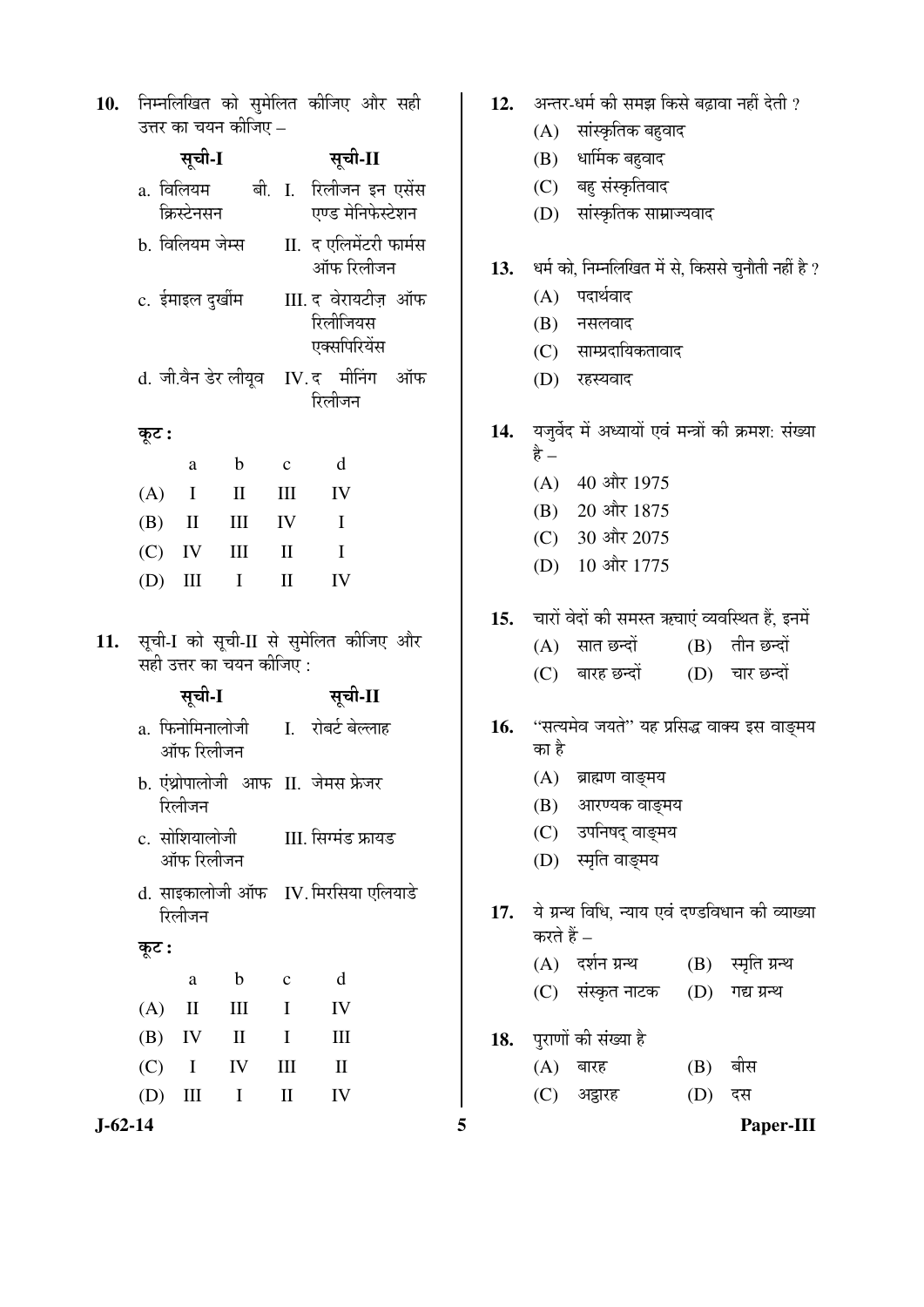- **19.** Mahābhārat is considered as
	- (A) Prose Text (B) Drama
	- (C) Champu (D) Epic
- **20.** "Vasudhaiva Kutumbakam" is the concept of
	- (A) Communism culture
	- (B) Thervad culture
	- (C) Islamic culture
	- (D) Vedic culture
- **21.** Meerabāi was the great devotee of
	- (A) Goddess Durga
	- (B) Lord Rāma
	- (C) Lord Shiva
	- (D) Lord Krishna
- **22.** This state of North-east region is usually considered as the follower of Vaishnav culture -
	- (A) Manipur (B) Arunachal
	- (C) Nagaland (D) Mizoram
- **23.** Inspired by the Vedas Widowremarriage movement was propounded by
	- (A) Rājā Rām Mohan Roy
	- (B) Keshav Chandra Sen
	- (C) Swami Ramtirth
	- (D) Swami Dayanand Saraswati
- 24. Tirthankara Rsabhadeva obtained 'Moksha' from this place
	- (A) Sammedashikhar Hill
	- (B) Girnar Parvat
	- (C) Shatunjaya Parvat
	- (D) Ashtāpada Parvat
- **25.** An earlier spiritual text of Jainism is known as -
	- (A) Dravyasangraha
	- (B) Sūryapragyapti
	- (C) Samrāiccakahā
	- (D) Samayasāra

#### Paper-III 6 J-62-14

- 26. The author of the 'Kasavapahuda' is
	- (A) Gunadhara (B) Siddhasena
	- (C) Kundakunda (D) Nemichandra
- **27.** Which was Jaina Āgamavācanā known as 'Mathuri Vācanā' ?
	- (A) Fourth (B) Third
	- (C) First (D) Second
- **28.** Read the following :

#### **List-I List-II**

- a. Śwetambar I. Samaraiccakaha
- b. Chandanā II. Sthanakavasi
- c. Haribhadra III. Syadavāda
- d. Anekāntavād IV. Mahavira

Identify the correct combination from codes :

#### **Codes :**

| $(A)$ $a + I$  | $(B)$ $b + II$ |
|----------------|----------------|
| $(C)$ $c + IV$ | (D) $d+III$    |

- **29.** The meaning of 'Anekāntavāda' in Jainism is
	- (A) Multi aspects of reality
	- (B) Final judgement
	- (C) Doubtfulness
	- (D) Seven methods of saying
- **30.** This is included in six substances in Jainism
	- (A) Adharma (B) Bandha
	- (C) Samvara (D) Āhāra
- **31.** The path of liberation is known in Jainism as
	- (A) Anuvratas
	- (B) Four kinds of Dāna
	- (C) Ratnatraya
	- (D) Karma theory
-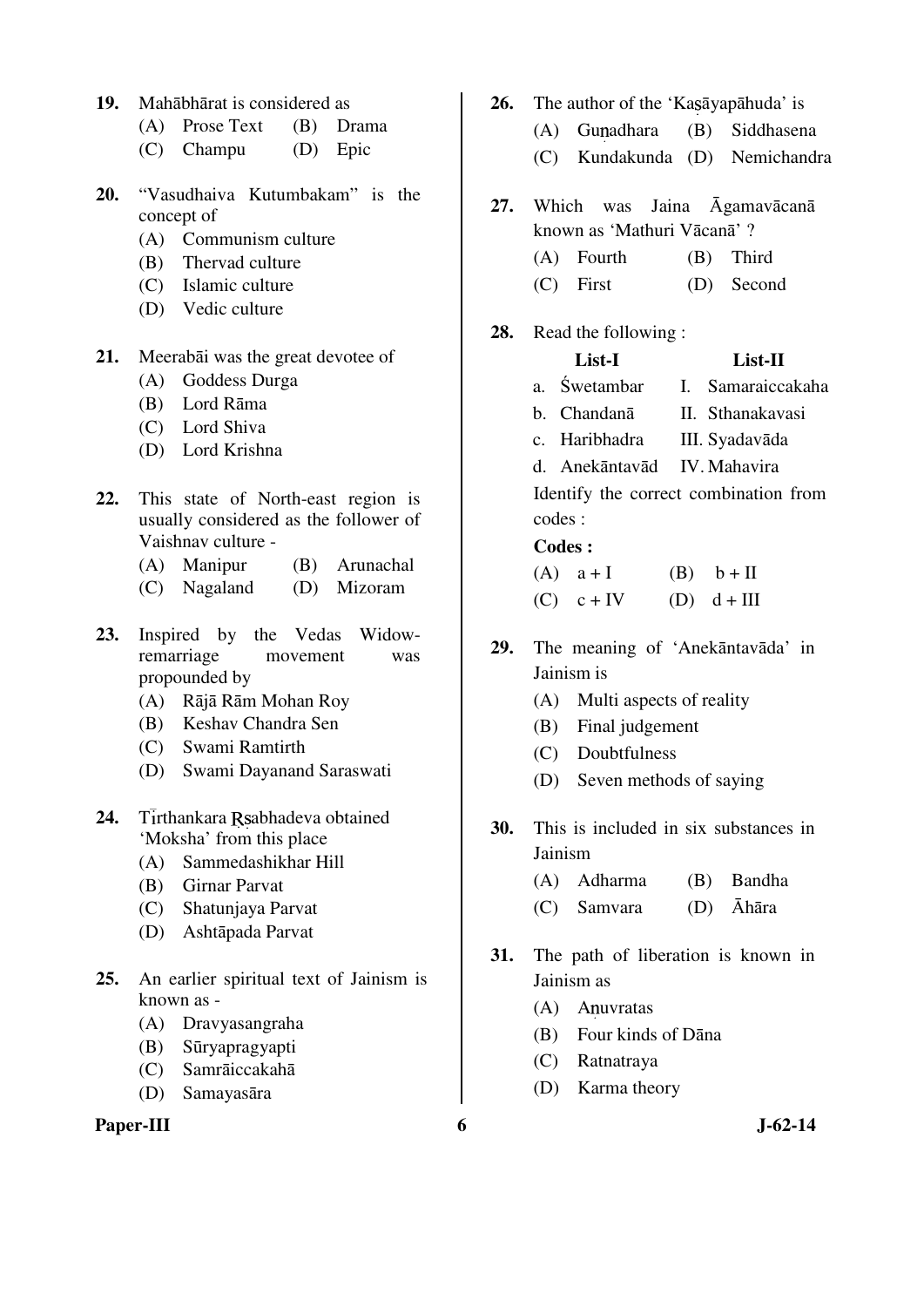|     |    | 19. महाभारत को माना जाता है                                   |             | 26. |
|-----|----|---------------------------------------------------------------|-------------|-----|
|     |    | $(A)$ गद्य साहित्य $(B)$ नाटक                                 |             |     |
|     |    | (C) चम्पू (D) महाकाव्य                                        |             |     |
|     |    | 20. 'वसुधेव कुटुम्बकम्' इसकी अवधारणा हे                       |             | 27. |
|     |    | (A) साम्यवाद संस्कृति                                         |             |     |
|     |    | (B) थेरवाद संस्कृति                                           |             |     |
|     |    | (C) इस्लामिक संस्कृति                                         |             |     |
|     |    | (D) वैदिक संस्कृति                                            |             |     |
|     |    | 21. मीराबाई इनकी परम भक्त थीं                                 |             | 28. |
|     |    | (A) माँ दुर्गा                                                |             |     |
|     |    | (B) भगवान् राम                                                |             |     |
|     |    | (C) भगवान् शिव                                                |             |     |
|     |    | (D) भगवान् कृष्ण                                              |             |     |
|     |    | 22. पूर्वोत्तर प्रान्तों में यह राज्य प्राय: वैष्णव सम्प्रदाय |             |     |
|     |    | का अनुयायी माना जाता है –                                     |             |     |
|     |    | (A) मणिपुर                                                    | (B) अरुणाचल |     |
|     |    | (C) नागालैण्ड     (D) मिजोरम                                  |             |     |
|     |    | 23. वेदों से प्रेरणा लेकर इन्होंने विधवा पुनर्विवाह           |             |     |
|     |    | आन्दोलन का प्रवर्त्तन कराया था                                |             | 29. |
|     |    | (A) राजा राममोहन राय                                          |             |     |
|     |    | (B) केशवचन्द्र सेन                                            |             |     |
|     |    | (C) स्वामी रामतीर्थ                                           |             |     |
|     |    | (D) स्वामी दयानन्द सरस्वती                                    |             |     |
| 24. |    | तीर्थंकर ऋषभदेव ने यहाँ पर मोक्ष प्राप्त किया                 |             |     |
|     | था |                                                               |             | 30. |
|     |    | (A) सम्मेदशिखर पर्वत                                          |             |     |
|     |    | (B) गिरनार पर्वत                                              |             |     |
|     |    | (C) शत्रुंजय पर्वत                                            |             |     |
|     |    | (D) अष्टापद पर्वत                                             |             | 31. |
| 25. |    | जैनधर्म का प्राचीन आध्यात्मिक ग्रन्थ माना जाता है             |             |     |
|     |    | (A) द्रव्यसंग्रह                                              |             |     |
|     |    | (B) सूर्य प्रज्ञप्ति                                          |             |     |
|     |    | (C) समराइच्चकहा                                               |             |     |
|     |    | (D) समयसार                                                    |             |     |
|     |    |                                                               |             |     |

| 19.           | महाभारत को माना जाता है                                                                | 26. | 'कषायपाहुड' ग्रन्थ के रचयिता हैं –               |
|---------------|----------------------------------------------------------------------------------------|-----|--------------------------------------------------|
|               | गद्य साहित्य<br>(A)<br>(B)<br>नाटक                                                     |     | (B) सिद्धसेन<br>गुणधर<br>(A)                     |
|               | (C)<br>(D)<br>चम्पू<br>महाकाव्य                                                        |     | नेमिचन्द्र<br>(D)<br>कुन्दकुन्द<br>(C)           |
| 20.           | 'वसुधैव कुटुम्बकम्' इसकी अवधारणा है                                                    | 27. | कौन-सी जैन आगमवाचना 'माथुरीवाचना'                |
|               | साम्यवाद संस्कृति<br>(A)                                                               |     | कहलाती है –                                      |
|               | थेरवाद संस्कृति<br>(B)                                                                 |     | (A) चतुर्थ<br>(B) तृतीय                          |
|               | इस्लामिक संस्कृति<br>(C)                                                               |     | द्वितीय                                          |
|               | वैदिक संस्कृति<br>(D)                                                                  |     | (C)<br>(D)<br>प्रथम                              |
| 21.           | मीराबाई इनकी परम भक्त थीं                                                              | 28. | अधोलिखित को पढ़िये :                             |
|               | माँ दुर्गा<br>(A)                                                                      |     | तालिका-I<br>तालिका-II                            |
|               | (B)<br>भगवान् राम                                                                      |     | श्वेताम्बर<br>Ι.<br>समराइच्चकहा<br>a.            |
|               | भगवान् शिव<br>(C)                                                                      |     | स्थानकवासी<br>II.<br>चन्दना<br>$\mathbf{b}$ .    |
|               | भगवान् कृष्ण<br>(D)                                                                    |     | हरिभद्र<br>Ш.<br>स्याद्वाद<br>c.                 |
|               |                                                                                        |     | अनेकान्तवाद<br>महावीर<br>IV.<br>d.               |
| 22.           | पूर्वोत्तर प्रान्तों में यह राज्य प्राय: वैष्णव सम्प्रदाय<br>का अनुयायी माना जाता है – |     | सही सुमेलित को पहचानिये –                        |
|               | मणिपुर<br>(A)<br>(B)<br>अरुणाचल                                                        |     | कूट :                                            |
|               | नागालैण्ड<br>मिजोरम<br>(D)<br>(C)                                                      |     | $(A)$ a + I<br>$(B)$ $b + II$                    |
|               |                                                                                        |     | (D)<br>$(C)$ $c + IV$<br>$d + III$               |
| 23.           | वेदों से प्रेरणा लेकर इन्होंने विधवा पुनर्विवाह                                        |     |                                                  |
|               | आन्दोलन का प्रवर्त्तन कराया था                                                         | 29. | जैनधर्म में 'अनेकान्तवाद का आशय है               |
|               | राजा राममोहन राय<br>(A)                                                                |     | (A) वस्तु का बहुआयामी स्वभाव                     |
|               | केशवचन्द्र सेन<br>(B)                                                                  |     | अंतिम निर्णय<br>(B)                              |
|               | स्वामी रामतीर्थ<br>(C)                                                                 |     | संशयवाद                                          |
|               | स्वामी दयानन्द सरस्वती<br>(D)                                                          |     | (C)<br>(D) कथन की सात पद्धतियाँ                  |
| 24.           | तीर्थंकर ऋषभदेव ने यहाँ पर मोक्ष प्राप्त किया                                          |     |                                                  |
|               | था                                                                                     | 30. | जैनधर्म के छह द्रव्यों में यह सम्मिलित है        |
|               | सम्मेदशिखर पर्वत<br>(A)                                                                |     | $(A)$ अधर्म<br>(B)<br>बन्ध                       |
|               | गिरनार पर्वत<br>(B)                                                                    |     | संवर<br>(D)<br>(C)<br>आहार                       |
|               | (C) शत्रुंजय पर्वत                                                                     |     |                                                  |
|               | (D) अष्टापद पर्वत                                                                      | 31. | जैनधर्म में यह 'मोक्षमार्ग' के रूप में जाना जाता |
|               |                                                                                        |     | है                                               |
| 25.           | जैनधर्म का प्राचीन आध्यात्मिक ग्रन्थ माना जाता है                                      |     | (A)<br>अणुव्रत                                   |
|               | द्रव्यसंग्रह<br>(A)                                                                    |     | चार प्रकार के दान<br>(B)                         |
|               | सूर्य प्रज्ञप्ति<br>(B)                                                                |     | (C)<br>रत्नत्रय                                  |
|               | (C)<br>समराइच्चकहा                                                                     |     | कर्मसिद्धान्त                                    |
|               | (D)<br>समयसार                                                                          |     | (D)                                              |
| $J - 62 - 14$ |                                                                                        | 7   | Paper-III                                        |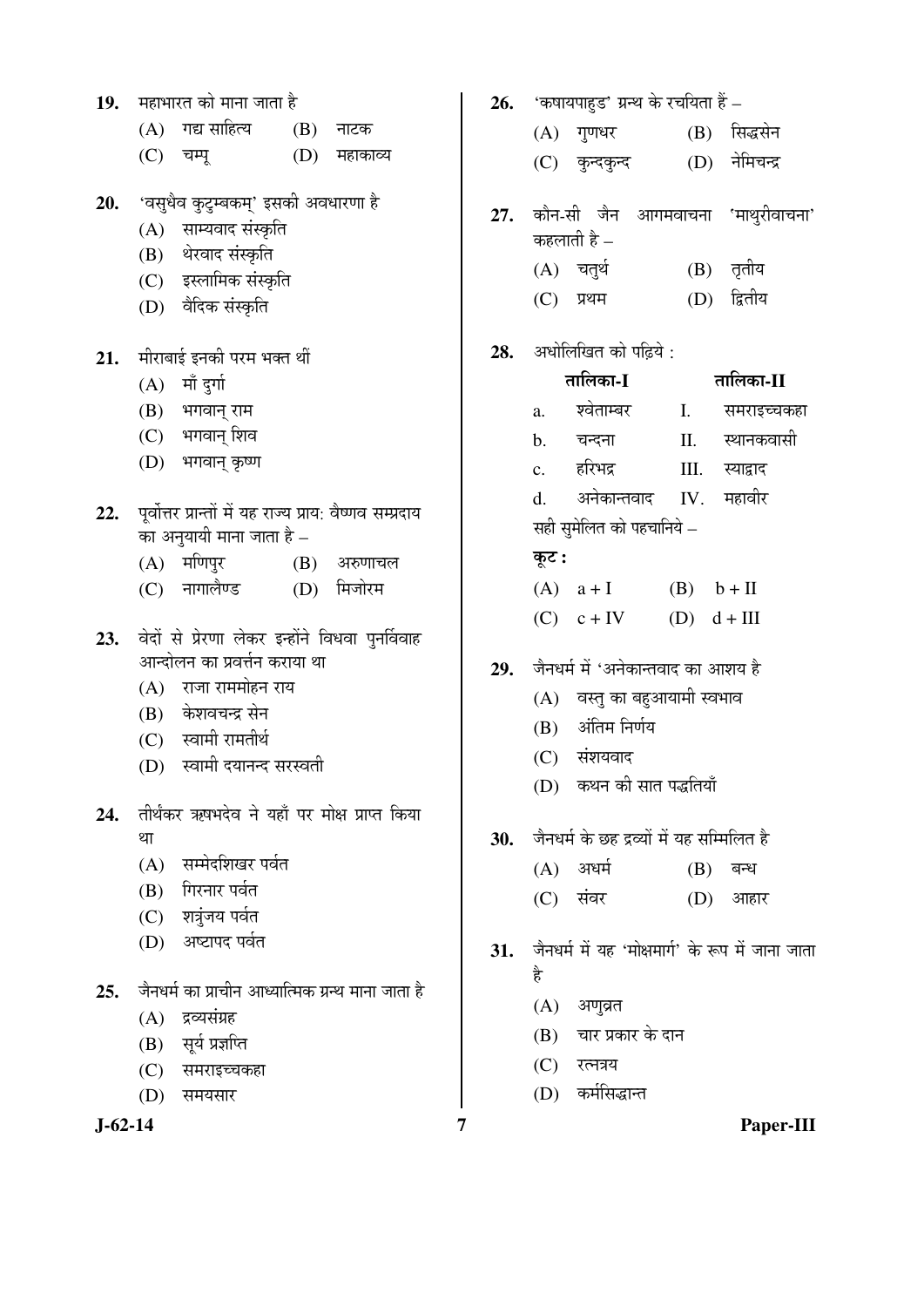- **32.** These numbers of Ellora caves are associated with Jainism
	- (A) Cave No. 30-34
	- (B) Cave No. 13-29
	- (C) Cave No. 5-20
	- (D) Cave No. 1-12
- **33.** Famous Jaina temples of Mount Abu are also known as
	- (A) Dilavārā Jain temple
	- (B) Keshariyaji Jain temple
	- (C) Shatrunjay Jain temple
	- $(D)$  Mahavira Jain temple
- **34.** The propagator of Amuvrata-Movement was this Jain Monk
	- (A) Acharya Shri Nanesh
	- (B) Acharya Shri Tulsi
	- (C) Acharya Shri Atmarama
	- (D) Acharya Shri Gyansagar
- **35.** Lord Buddha obtained 'Sambodhi' on
	- (A) Chaitra Śukla Tryodasi
	- (B) Vaiśākha Daśami
	- (C) Vaiśākha Pūrnima
	- (D) Vaiśākha Tritiyā
- **36.** The description of the first Deśana (Sermon) of Lord Buddha is found in
	- $(A)$  Milapariyāyasutta
	- (B) Mahāparinibbānasutta
	- (C) Dhammacakkapavattanasutta
	- (D) Dhaniyasutta

#### Paper-III 8 **8** J-62-14

- **37.** The first Buddhist council was held in the Chairmanship of
	- (A) Mahakaśyapa
	- (B) Dharmakeetri
	- (C) Moggaliputta Tissa
	- (D) Dharmakeerti
- **38.** The main subject matter of the Mahāvamsa is
	- (A) Buddhist Logic
	- (B) Buddhist monks ethics
	- (C) Buddhist History
	- (D) Buddhist Art
- **39.** This is the one chapter of the Dhammapada
	- (A) Vinaya Adhiyana
	- (B) Cūlikā
	- (C) Theragāthā
	- (D) Pupphavagga
- **40.** The order of the 'Dukkhasamudaya' is in the four Noble Truth as
	- (A) Second (B) Fourth
	- (C) Third (D) First
- **41.** The number of 'Nidānas' in Paticcasamuppāda are (A) Twelve (B) Eight
	- (C) Four (D) Fourteen
	-
- **42.** This principle of Buddhism is profounded by Nāgarjuna (A) Vajrayāna (B) Śūnyavāda (C) Sarvāstivāda (D) Vijñanavāda
- **43.** In Buddhism 'Nirvāna' means
	- (A) Existence
	- (B) Sūnyatā
	- (C) Cessation of sufferings
	- (D) Substancelessness
- **44.** Buddhism has been accepted as main religion in China in
	- (A) First Century
	- (B) Eighth Century
	- (C) Third Century
	- (D) Fourth Century
-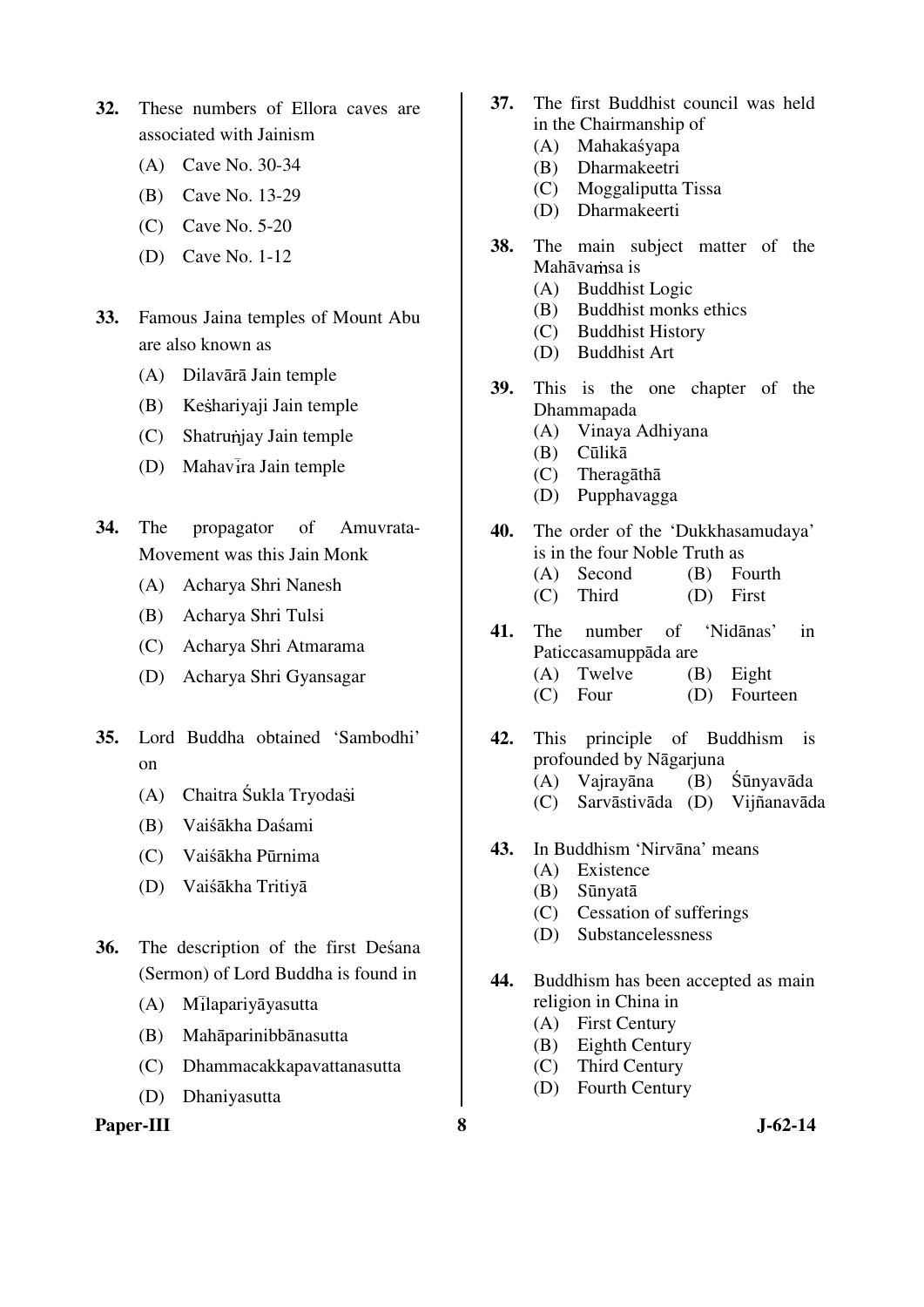| 32.           | एलोरा की इन संख्याओं वाली गुफाएँ जैनधर्म से             | 37. |        | प्रथम बौद्ध संगीति इनकी अध्यक्षता में हुई थी    |            |                   |
|---------------|---------------------------------------------------------|-----|--------|-------------------------------------------------|------------|-------------------|
|               | सम्बन्धित हैं                                           |     | (A)    | महाकश्यप                                        |            |                   |
|               | (A) गुफा नं. 30-34                                      |     | (B)    | धर्मकीर्ति                                      |            |                   |
|               | गुफा नं. 13-29<br>(B)                                   |     | (C)    | मोग्गलिपुत्ततिस्स                               |            |                   |
|               | (C) गुफा नं. 5-20                                       |     | (D)    | धर्मकीर्ति                                      |            |                   |
|               | (D) गुफा नं. 1-12                                       |     |        |                                                 |            |                   |
|               |                                                         | 38. |        | महावंश की प्रमुख विषयवस्तु है                   |            |                   |
| 33.           | माउन्ट आबू के प्रसिद्ध जैनमंदिरों को यह भी              |     |        | (A) बौद्ध न्याय                                 | (B)        | बौद्ध भिक्षुचर्या |
|               | कहा जाता है                                             |     |        | (C) बौद्ध इतिहास                                | (D)        | बौद्ध कला         |
|               | दिलवाड़ा जैन मंदिर<br>(A)                               |     |        |                                                 |            |                   |
|               | केशरियाजी जैन मंदिर<br>(B)                              | 39. |        | 'धम्मपद' ग्रन्थ के एक अंश का नाम है             |            |                   |
|               | (C) शत्रुंजय जैन मंदिर                                  |     |        | (A) विनय अध्ययन                                 |            | $(B)$ चूलिका      |
|               | (D) महावीर जैन मंदिर                                    |     | (C)    | थेरगाथा                                         | (D)        | पुफ्फवग्ग         |
|               |                                                         | 40. |        | चार आर्यसज्यों में 'दुक्खसमुदय' का क्रमस्थान    |            |                   |
| 34.           | अणुव्रत - आन्दोलन का प्रचार करने वाले जैन               |     | है     |                                                 |            |                   |
|               | आचार्य थे                                               |     |        | (A) द्वितीय                                     | (B) चतुर्थ |                   |
|               | आचार्य श्री नानेश<br>(A)                                |     | (C)    | तृतीय                                           | (D)        | प्रथम             |
|               | (B) आचार्य श्री तुलसी                                   |     |        |                                                 |            |                   |
|               | आचार्य श्री आत्माराम<br>(C)                             | 41. |        | 'पटिच्चसमुप्पाद' में निदानों की संख्या है       |            |                   |
|               | आचार्य श्री ज्ञानसागर<br>(D)                            |     | (A)    | बारह                                            | (B)        | आठ                |
|               |                                                         |     | (C)    | चार                                             | (D)        | चौदह              |
| 35.           | भगवान् बुद्ध को 'सम्बोधि' इस दिन प्राप्त हुई            |     |        |                                                 |            |                   |
|               | थी                                                      | 42. |        | नागार्जुन द्वारा इस सिद्धान्त का प्रतिपादन किया |            |                   |
|               | चेत्र शुक्ला त्रयोदशी<br>(A)                            |     | गया है |                                                 |            |                   |
|               | वैशाख दशमी<br>(B)                                       |     | (A)    | वज्रयान                                         | (B)        | शून्यवाद          |
|               | वैशाख पूर्णिमा<br>(C)                                   |     | (C)    | सर्वास्तिवाद                                    | (D)        | विज्ञानवाद        |
|               | वैशाख तृतीया<br>(D)                                     |     |        |                                                 |            |                   |
|               |                                                         | 43. |        | बौद्धधर्म में 'निर्वाण' का अर्थ है              |            |                   |
|               |                                                         |     | (A)    | अस्तित्व                                        | (B)        | शून्यता           |
| 36.           | भगवान् बुद्ध की प्रथम देशना का वर्णन इस सुत्त<br>में है |     | (C)    | $\vec{f}$ :ख का अभाव $(D)$                      |            | निस्सारता         |
|               | मूलपरियाय सुत्त<br>(A)                                  |     |        |                                                 |            |                   |
|               | महापरिनिब्बानसुत्त                                      | 44. |        | इस शताब्दी में चीन में बौद्धधर्म वहाँ का मुख्य  |            |                   |
|               | (B)                                                     |     |        | धर्म बन गया था                                  |            |                   |
|               | (C)<br>धम्मचक्कपवत्तन सुत्त                             |     |        | (A) प्रथम शताब्दी                               | (B)        | आठवीं शताब्दी     |
|               | (D)<br>र्धानेयसूत्त                                     |     |        | (C) तृतीय शताब्दी                               | (D)        | चतुर्थ शताब्दी    |
| $J - 62 - 14$ | 9                                                       |     |        |                                                 |            | Paper-III         |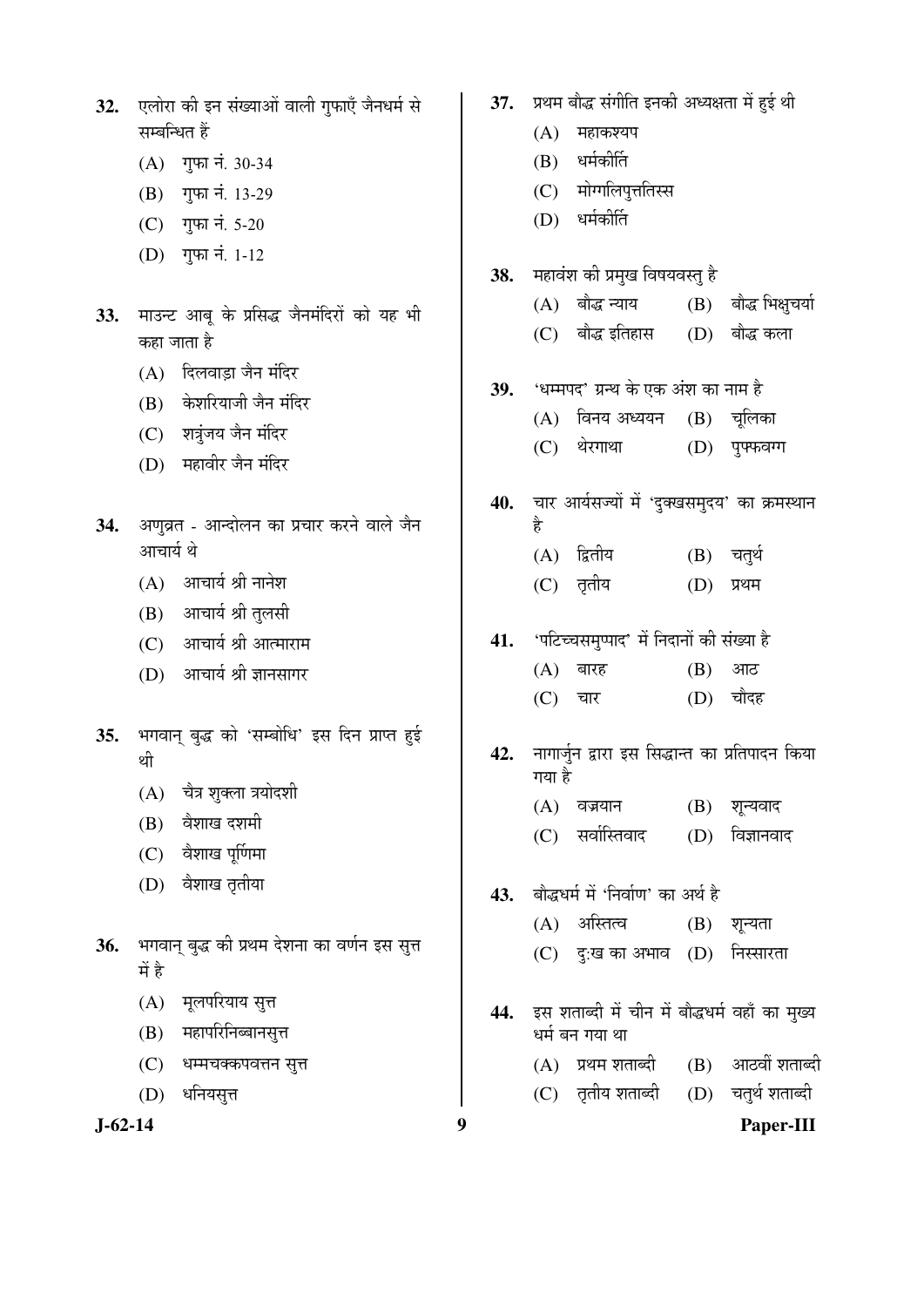- **45.** The ten commandments were given to
	- (A) Moses (B) Abraham
	- (C) Isaac (D) Jacob
- **46.** The author of the book "Confessions"
	- (A) Karl Rahner
	- (B) Joseph Ratzinger
	- (C) St. Thomas Aquinas
	- (D) St. Augustine
- **47.** Parables of Jesus are found in
	- (A) Books of the prophets
	- (B) 'Gospels' of the New Testament
	- (C) Acts of the Apostles
	- (D) Egyptian Kings
- **48.** Fore runner of Jesus Christ
	- (A) Mary (B) Joseph
	- (C) Elizabeth (D) John the Baptist
- **49.** Who among the apostles of Jesus is believed to have come to India ?
	- (A) Thomas (B) Fransis
	- (C) Peter (D) Paul
- **50.** Identify the correct chronological order :

Use the code given below

- I. Thomas of Cana in India.
- II. Vasco de gama in India
- III. St. Thomas in India
- IV. Synod of Diampor

#### **Codes :**

|  |  | $(A)$ I IV III II |  |
|--|--|-------------------|--|
|  |  | $(B)$ III IV I II |  |
|  |  | $(C)$ III I II IV |  |
|  |  | $(D)$ II IV III I |  |
|  |  |                   |  |

Paper-III **10** J-62-14

- **51.** Identify the Christian mystic from the following :
	- (A) St. Fransis Assissi
	- (B) St. Thomas Apostle
	- (C) St. George
	- (D) St. Peter
- **52.** It is related to the social involvement of Christianity
	- (A) Every thing is impermanent
	- (B) Giving Zakat
	- (C) Bodhisttva ideal
	- (D) Love your neighbour
- **53.** Identify the chronological order of the great persons of the Bible :
	- (A) Jacob, Abraham, Isaac, Jesus Christ
	- (B) Jesus Christ, Jacob, Isaac, Abraham
	- (C) Isaac, Abraham, Jesus Christ, Jacob
	- (D) Abraham, Isaac, Jacob, Jesus Christ.
- **54.** Good Friday is the day of
	- (A) Judgement
	- (B) Creation of the world
	- (C) Crucifixion of Jesus Christ
	- (D) Jesus returned alive after death
- **55.** Which of the following is correctly matched ?
	- (A) Ka'aba Damascus
	- (B) Safa and Marwa Makkah
	- (C) Abu Bakr Siffin
	- (D) Umar Nihawand battle
- **56.** Hazrat Āmina, mother of the Prophet Muhammad died at

| $(A)$ Taif | (B) Makkah |
|------------|------------|
| (C) Abwa   | (D) Madina |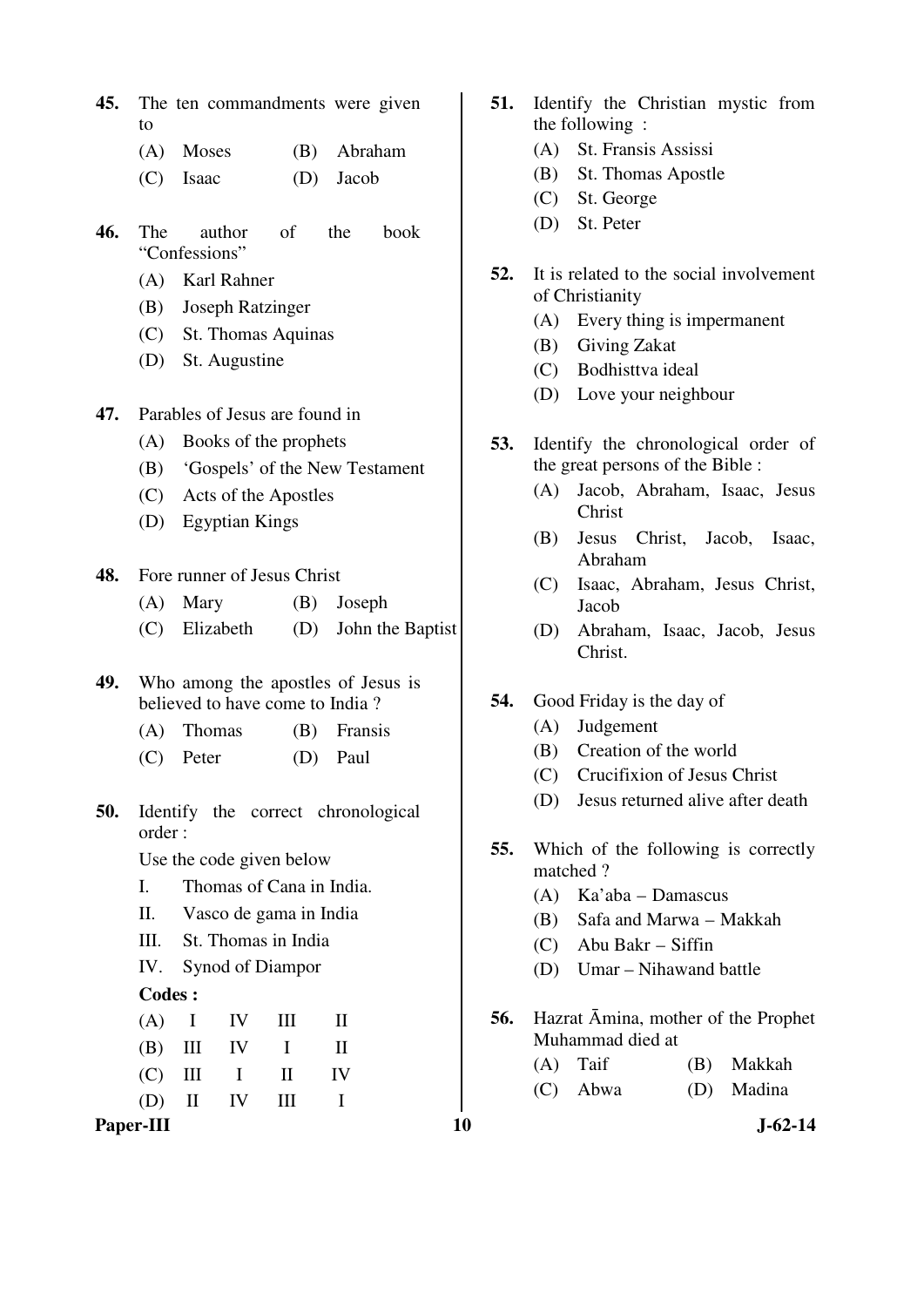| 45.  दस ईश्वरीय आदेश निम्नलिखित में से किसे |  |  |  |
|---------------------------------------------|--|--|--|
| दिये गये थे ?                               |  |  |  |

| $(A)$ मूसा |  |  | $(B)$ इब्राहीम |
|------------|--|--|----------------|
|------------|--|--|----------------|

- (C) इसहाक (D) याकृब
- 46. "कन्फेशनस" नामक पुस्तक के लेखक हैं
	- $(A)$  कार्ल रेहनर
	- (B) जोसफ रेटजिंगर
	- (C) सेंट थॉमस एक्विनस
	- (D) सेंट ऑगस्टिन
- **47.** ईसा मसीह की नीति-कथाएँ कहाँ मिलती है ?
	- $(A)$  नबियों की पुस्तकों में
	- $(B)$  न्यू टेस्टामेन्ट के शुभ समाचारों में
	- (C) पट्ट-शिष्यों के कार्यो में
	- $(D)$  मिस्र के राजाओं में
- 48. ईसामसीह के पूर्व प्रवर्तक थे:
	- $(A)$  मेरी  $(B)$  जोसेफ
	- (C) एलिज़ाबेथ (D) जॉन द बाप्टिस्ट
- 49. ईसा के कौन से सन्देशवाहक शिष्य का आगमन भारत में माना जाता है  $\overline{v}$ 
	- $(A)$  थॉमस $(B)$  फ्राँसीस
	- (C) पीटर (D) पॉल
- 50. सही कालक्रमबद्ध क्रम का चयन कीजिए और इसके लिए प्रदत्त कूट का प्रयोग कीजिए :
	- I. भारत में काना का थॉमस
	- II. भारत में वास्को डी गामा
	- III. ³ÖÖ¸üŸÖ ´Öë ÃÖë™ü £ÖÖò´ÖÃÖ
	- IV. सिनड ऑफ दियाम्पर
	- कूट :

|  | $(A)$ I IV III II |    |
|--|-------------------|----|
|  | $(B)$ III IV I    | -H |
|  | $(C)$ III I II IV |    |
|  | $(D)$ II IV III I |    |

- 51. निम्नोंकितों में इसाई रहस्यवादी की पहचान करें :
	- $(A)$  सेंट फ्रांसिस असीसि
	- (B) सेंट थॉमस एपोस्टल
	- (C) सेंट जॉर्ज
	- (D) सेंट पीटर
- 52. यह ईसाई चर्च की सामाजिक सम्बद्धता से सम्बन्धित है $\cdot$ 
	- (A) हर वस्तु अस्थिर है
	- (B) जकात देना
	- (C) बोधिसत्व आदर्श
	- (D) अपने पडौसी को प्रेम करना
- 53. बाइबिल के इन महापुरुषों को उनके कालक्रमानुसार पहचानिए :
	- $(A)$  जेकब, अब्राहम, इसहाक, जीसस क्राइस्ट
	- (B) जीसस क्राइस्ट, जेकब, इसहाक, अब्राहम
	- $(C)$  इसहाक, अब्राहम, जीसस क्राइस्ट, जेकब
	- (D) अब्राहम, इसहाक, जेकब, जीसस क्राइस्ट
- **54.** गुड फ्राइडे प्रतीक दिवस है क्योंकि इस दिन:
	- $(A)$  कयामत हुई
	- $(B)$  विश्व सृजना हुई
	- (C) जेसू मसीह को शहीद किया गया
	- (D) जेसू मसीह मौत के उपरांत जिंदा लौटे
- **55.** निम्न में से कौन-सा मिलान सही है ?
	- $(A)$  काबा दमिश्क
	- $(B)$  सफा और मरवा मक्का
	- $(C)$  अबू बक्र सिफ्फीन
	- (D) उमर निहावंद जंग
- 56. पैग़म्बर मुहम्मद की माता का निधन कहाँ हुआ ?
	- $(A)$  तायफ़  $(B)$  मक्का
	- $(C)$  अबवा  $(D)$  मदीना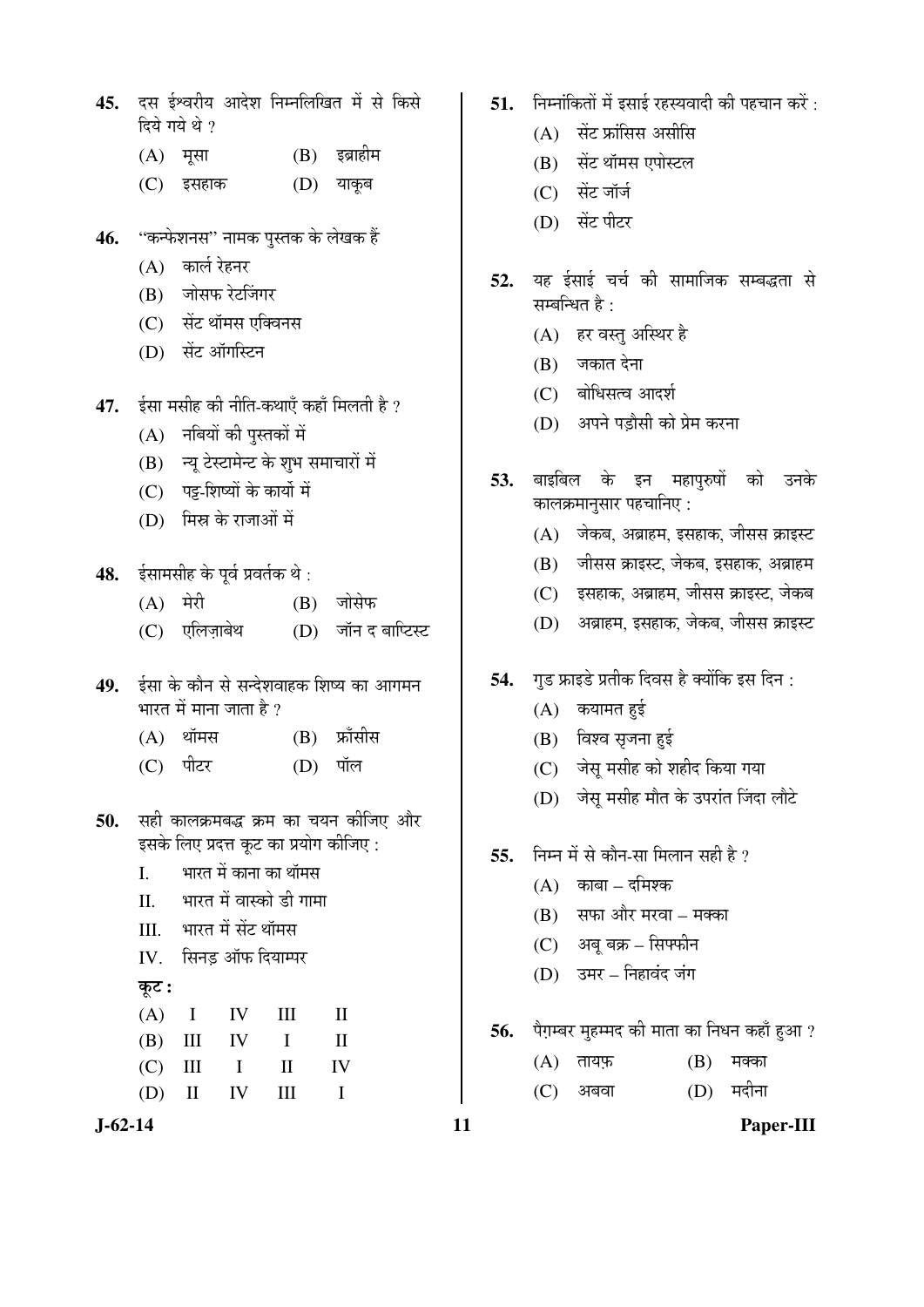| 57.<br>Yathrib was the old name of |  |  |  |  |  |
|------------------------------------|--|--|--|--|--|
|------------------------------------|--|--|--|--|--|

- (A) Yamen (B) Baghdad
- (C) Madina (D) Makkah
- **58.** Who among the following is called the  $2<sup>nd</sup>$  Caliph of Islam ?
	- (A) H. Ali
	- (B) H. Uthman
	- (C) H. Umar
	- (D) H. Abu Bakr
- **59.** To which dynastic rule Khalifa Hasan Rashid belonged ?
	- (A) Abbasids (B) Umayyads
	- (C) Fatimids (D) Safawids

#### **60.** Read the following :

|     | List-I                                                |  | List-II                                                                 |
|-----|-------------------------------------------------------|--|-------------------------------------------------------------------------|
|     | a. Umar ibn<br>Khattab                                |  | i. Umaryyds                                                             |
|     | b. Mamun<br>Rasheed                                   |  | ii. Safavids                                                            |
|     | c. Walid ibn<br>Abdul-Malik<br>d. Ahmad ibn<br>Hanbal |  | iii. Abbasids                                                           |
|     |                                                       |  | iv. Mutazilite                                                          |
|     |                                                       |  | Identify the correct combination :                                      |
|     | <b>Codes:</b>                                         |  |                                                                         |
|     | $(A)$ (a) and (ii)                                    |  | $(B)$ (b) and (iii)                                                     |
|     |                                                       |  | (C) (c) and (iv) (D) (d) and (i)                                        |
| 61. |                                                       |  | Who among the following is known<br>as the "second teacher" (al-muallim |

- 
- **61.** Who among the following is known as the "second teacher" (al-muallim al-thani) ?
	- (A) Al-Farabi (B) Al-Kindi
	- (C) Ibn Sina (D) Al-Razi

Paper-III **12** J-62-14

- **62.** Which one of the following is not correctly matched ? (A) Alf Laylah Wa Laylah – Hazar Afsana (B) Abul-Farj – Kitabul-Aghani (C) Hariri – Maqamat (D) Ibrahim al-Mawsili – Painting **63.** Which one of the following is correctly matched ? (A) Maulana Abul Kalam Azad – Khilafat Tahreek (B) Maulana Abul Ala Mawdudi – Tablighi Jama'at (C) Hasan al-Banna – Nadwa Tahreek (D) Sir Sayyid Ahmad Khan – Deoband Tahreek
- **64.** Which one of the following is not included in the basic beliefs of Islam ?
	- (A) Tawhid (B) Risalat
	- (C) Zakat (D) Ākhirat

#### **65.** Kartar Singh Jhabbr established

- (A) Shiromani Akali dal
- (B) Shiromani Gurdwara Parbandhak Committee
- (C) Chief Khalsa Diwan
- (D) Singh Sabha Lehar
- **66.** Person who met Maharaja Ranjit Singh was
	- (A) Diwan Kavra Mal
	- (B) Diwan Todar Mal
	- (C) Anta Rao
	- (D) Jaswant Rao Holkar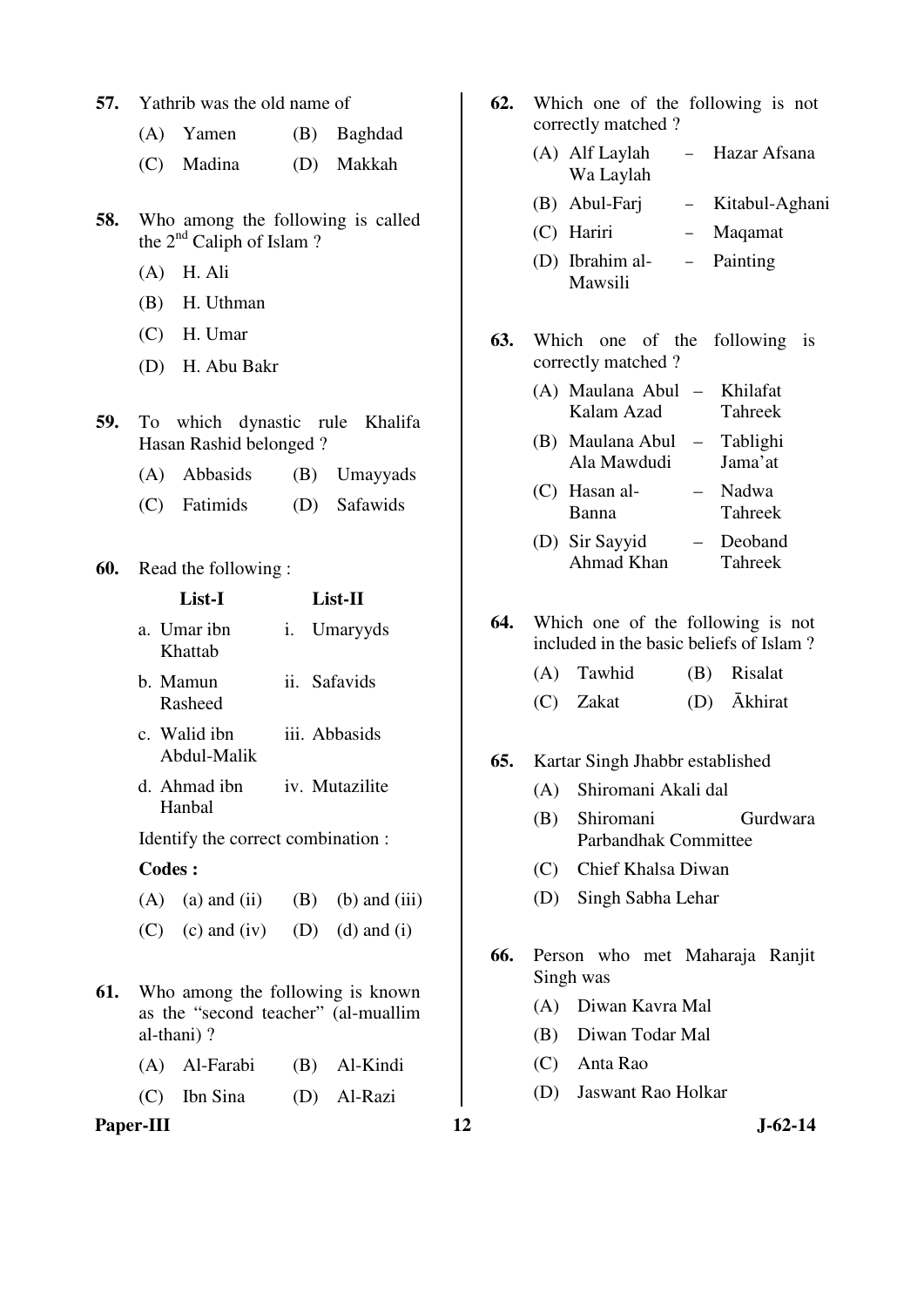|       |        |                                                                                                                                                                                                                                                                                                                                                                    | $(B)$ बग़दाद                                                                                                                                                                                                                                                                                     |
|-------|--------|--------------------------------------------------------------------------------------------------------------------------------------------------------------------------------------------------------------------------------------------------------------------------------------------------------------------------------------------------------------------|--------------------------------------------------------------------------------------------------------------------------------------------------------------------------------------------------------------------------------------------------------------------------------------------------|
|       |        |                                                                                                                                                                                                                                                                                                                                                                    | (D) मक्का                                                                                                                                                                                                                                                                                        |
|       |        |                                                                                                                                                                                                                                                                                                                                                                    |                                                                                                                                                                                                                                                                                                  |
|       |        |                                                                                                                                                                                                                                                                                                                                                                    | (B) ह. उस्मान                                                                                                                                                                                                                                                                                    |
|       |        |                                                                                                                                                                                                                                                                                                                                                                    | (D) ह. अबू बक्र                                                                                                                                                                                                                                                                                  |
|       |        |                                                                                                                                                                                                                                                                                                                                                                    |                                                                                                                                                                                                                                                                                                  |
|       |        |                                                                                                                                                                                                                                                                                                                                                                    |                                                                                                                                                                                                                                                                                                  |
|       |        |                                                                                                                                                                                                                                                                                                                                                                    |                                                                                                                                                                                                                                                                                                  |
|       |        |                                                                                                                                                                                                                                                                                                                                                                    |                                                                                                                                                                                                                                                                                                  |
|       |        |                                                                                                                                                                                                                                                                                                                                                                    |                                                                                                                                                                                                                                                                                                  |
|       |        |                                                                                                                                                                                                                                                                                                                                                                    |                                                                                                                                                                                                                                                                                                  |
|       |        |                                                                                                                                                                                                                                                                                                                                                                    |                                                                                                                                                                                                                                                                                                  |
|       | सूची-I |                                                                                                                                                                                                                                                                                                                                                                    | सूची-II                                                                                                                                                                                                                                                                                          |
|       |        |                                                                                                                                                                                                                                                                                                                                                                    |                                                                                                                                                                                                                                                                                                  |
|       |        |                                                                                                                                                                                                                                                                                                                                                                    |                                                                                                                                                                                                                                                                                                  |
|       |        |                                                                                                                                                                                                                                                                                                                                                                    |                                                                                                                                                                                                                                                                                                  |
|       |        |                                                                                                                                                                                                                                                                                                                                                                    |                                                                                                                                                                                                                                                                                                  |
|       |        |                                                                                                                                                                                                                                                                                                                                                                    |                                                                                                                                                                                                                                                                                                  |
| कूट : |        |                                                                                                                                                                                                                                                                                                                                                                    |                                                                                                                                                                                                                                                                                                  |
|       |        |                                                                                                                                                                                                                                                                                                                                                                    |                                                                                                                                                                                                                                                                                                  |
|       |        |                                                                                                                                                                                                                                                                                                                                                                    |                                                                                                                                                                                                                                                                                                  |
|       |        |                                                                                                                                                                                                                                                                                                                                                                    |                                                                                                                                                                                                                                                                                                  |
|       |        |                                                                                                                                                                                                                                                                                                                                                                    |                                                                                                                                                                                                                                                                                                  |
|       |        |                                                                                                                                                                                                                                                                                                                                                                    |                                                                                                                                                                                                                                                                                                  |
|       |        |                                                                                                                                                                                                                                                                                                                                                                    |                                                                                                                                                                                                                                                                                                  |
|       |        |                                                                                                                                                                                                                                                                                                                                                                    |                                                                                                                                                                                                                                                                                                  |
|       |        |                                                                                                                                                                                                                                                                                                                                                                    |                                                                                                                                                                                                                                                                                                  |
|       |        |                                                                                                                                                                                                                                                                                                                                                                    |                                                                                                                                                                                                                                                                                                  |
|       |        | (A) यमन<br>(C) मदीना<br>खलीफ़ा कहा जाता है ?<br>(C) ह. उमर<br>सम्बंध था ?<br>(A) अब्बासी वंश<br>(B) उमवी वंश<br>(C) फातिमी वंश<br>(D) सफ़वी वंश<br>c. वलीद इब्न<br>अब्दुलमलिक<br>$(A)$ (a) तथा (ii)<br>$(B)$ (b) तथा (iii)<br>$(C)$ $(c)$ तथा $(iv)$<br>$(D)$ $(d)$ तथा $(i)$<br>कहा जाता है ?<br>(A) अल-फाराबी<br>(B) अल-किन्दी<br>(C) इब्ने सीना<br>(D) अल-राज़ी | 58. निम्नलिखित में किन को इस्लाम का द्वितीय<br>(A) ह. अली<br>किस राज्य वंश से खलीफ़ा हासन रशीद का<br>60. निम्नलिखित को पढ़िये:<br>a. उमर इब्ने ख़त्ताब    i.   उमवी वंश<br>iii. अब्बासी वंश<br>d. अहमद इब्न हन्बल iv. मुतज़ीली<br>सही समूह को पहचानिए:<br>निम्नलिखित में से किसको मुअल्लिमे सानी |

**57.** यथरिब किस नगर का पराना नाम है ?

- **62.** FER FERD FRAGE AT A FRAGE THAT A THAT A THAT A 2
	- $(A)$  अल्फ़ लैला व लैला हज़ार अफ़्साना (B) †²Öã»Ö ±Ìú•ÖÔ – ×ÛúŸÖÖ²Öã»Ö अगानी (C) Æü¸ü߸üß – ´ÖãÛÌúÖ´ÖÖŸÖ
	- (D) इब्राहीम अल मूसिली चित्रकला
- **63.** निम्नलिखित में से कौन-सा मिलान सही है ?
	- $(A)$  मौलाना अबुल कलाम आजाद – खिलाफ़त तहरीक
	- $(B)$  मौलाना अबल आला मौदूदी – तबलीगी जमाअत
	- (C) हसन अल बन्ना नदवा तहरीक
	- (D) सर सैय्यद अहमद – देव्बंद तहरीक खान
- 64. निम्नलिखित में से कौन इस्लाम के बुनियादी  $\frac{1}{2}$ ईमानियात (विश्वास) में सम्मिलित नहीं है ?
	- $(A)$  तौहीद
	- $(B)$  रिसालत
	- $(C)$  ज़कात
	- (D) आख़िरत
- **65.** जिसकी स्थापना करतार सिंह झब्बर ने की, वो है:
	- $(A)$  शिरोमणी अकाली दल
	- $(B)$  शिरोमणी गुरुद्वारा प्रबंधक कमेटी
	- $(C)$  चीफ खालसा दीवान
	- (D) सिंघ सभा लहर
- **66.** महाराजा रणजीत सिंह को मिले थे, वो थे:
	- $(A)$  दीवान कौड़ा मल
	- (B) दीवान टोडर मल
	- $(C)$  अंटा राओ
	- (D) जसवंत राओ होलकर
- 

**J-62-14 13 Paper-III**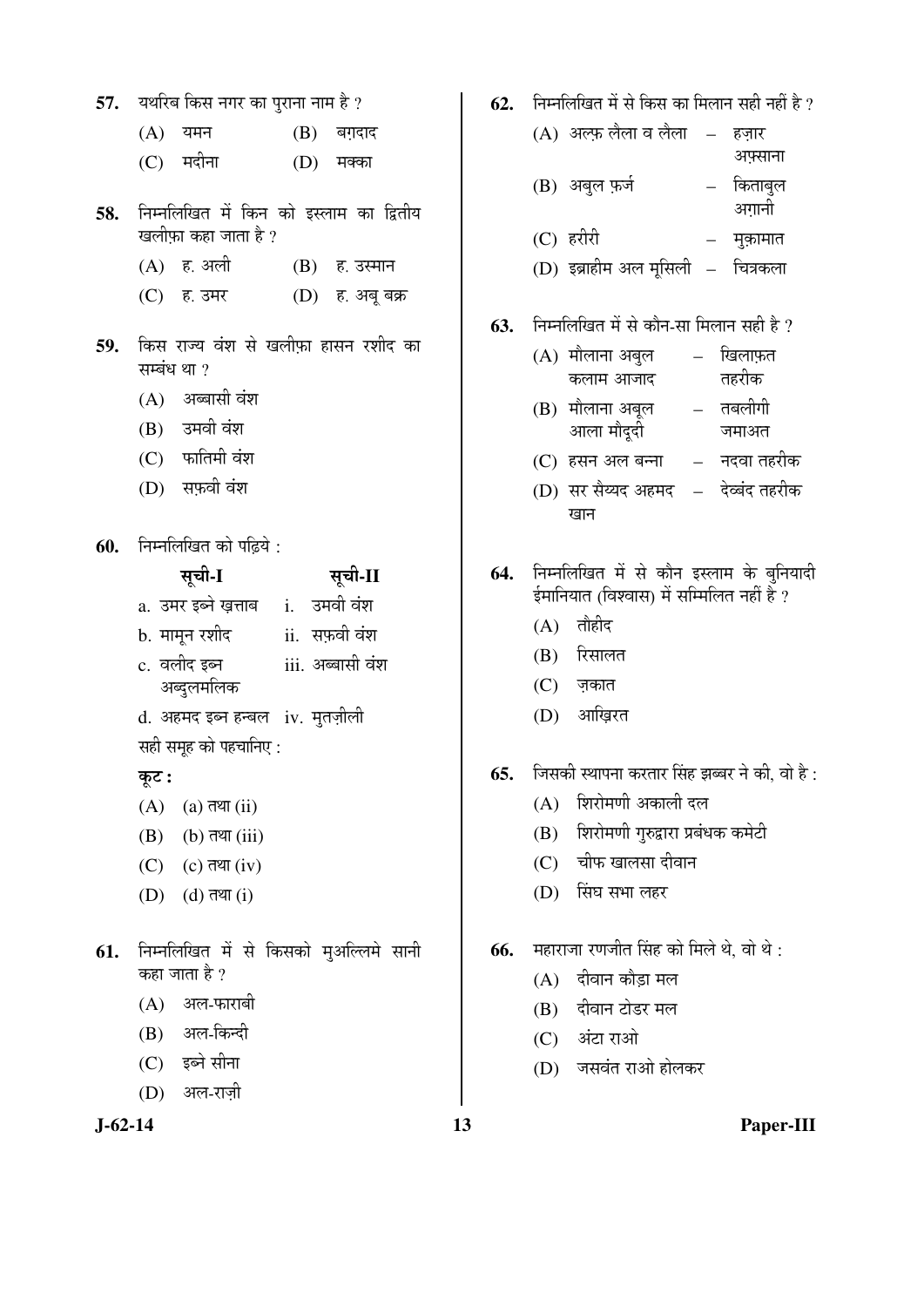| 67. |                            |                          |                          |              | Match of following from List-I $\&$ |               |  |
|-----|----------------------------|--------------------------|--------------------------|--------------|-------------------------------------|---------------|--|
|     |                            |                          |                          |              | List-II and identify the correct    |               |  |
|     |                            | combination.             |                          |              |                                     |               |  |
|     |                            | $List-I$                 |                          |              |                                     | $List - II$   |  |
|     | a                          |                          | Guru Hargobind           |              | $\mathbf{i}$                        | Taran Taaran  |  |
|     | b                          |                          | Guru Arjan Dev           |              | ii                                  | Kartarpur     |  |
|     |                            |                          | c Guru Nanak Dev         |              | iii                                 | Dehra Doon    |  |
|     |                            | d Ram Rai                |                          |              | iv                                  | Kiratpur      |  |
|     |                            |                          |                          |              | Sahib                               |               |  |
|     | <b>Codes:</b>              |                          |                          |              |                                     |               |  |
|     | $\mathbf b$<br>a           |                          | $\mathbf c$              | d            |                                     |               |  |
|     | (A)                        | $\mathbf{i}$             | $\ddot{\rm{11}}$         | iv           | iii                                 |               |  |
|     | (B)                        | $\overline{\textbf{ii}}$ | $\mathbf{i}$             | iii          | iv                                  |               |  |
|     | $(C)$ iv                   |                          | $\mathbf{i}$             | ii           | iii                                 |               |  |
|     |                            | iii                      | $\ddot{\mathbf{i}}$      | iv           | $\mathbf{i}$                        |               |  |
|     | (D)                        |                          |                          |              |                                     |               |  |
| 68. |                            |                          |                          |              | Match the List-I with List-II and   |               |  |
|     |                            |                          |                          |              | identify the correct combination:   |               |  |
|     |                            | List-I                   |                          |              | List-II                             |               |  |
|     | a. Prof.                   |                          |                          | i.           | Chief                               | Khalsa        |  |
|     |                            | Gurmukh                  |                          |              | Diwan                               |               |  |
|     |                            | Singh                    |                          |              |                                     |               |  |
|     |                            | b. Dayal Singh           |                          |              | ii. Ghadar                          |               |  |
|     |                            | Majithia                 |                          |              | Movement                            |               |  |
|     |                            |                          | c. Sunder Singh          |              | iii. Brahmo Samaj                   |               |  |
|     |                            | Majithia                 |                          |              |                                     |               |  |
|     |                            | d. Kartar Singh          |                          |              | iv. Singh                           | Sabha         |  |
|     |                            | Sarabha                  |                          |              | Movement                            |               |  |
|     | <b>Codes:</b>              |                          |                          |              |                                     |               |  |
|     |                            | a                        | $\mathbf b$              | $\mathbf c$  | d                                   |               |  |
|     | (A)                        | iv                       | iii                      | $\mathbf{i}$ | $\mathbf{ii}$                       |               |  |
|     | (B)                        | ii                       | $\mathbf{i}$             | iv           | iii                                 |               |  |
|     | $\left( \mathrm{C}\right)$ | $\mathbf{i}$             | iii                      | ii           | iv                                  |               |  |
|     | (D)                        | iii                      | iv                       | Ť            | ii                                  |               |  |
|     |                            |                          |                          |              |                                     |               |  |
| 69. |                            |                          |                          |              | Author of Prachin Panth Parkash is  |               |  |
|     |                            |                          | (A) Bhai Santokh Singh   |              |                                     |               |  |
|     |                            |                          | (B) Giani Gian Singh     |              |                                     |               |  |
|     |                            |                          | (C) Rattan Singh Bhangoo |              |                                     |               |  |
|     |                            |                          | (D) Kesar Singh Chhiber  |              |                                     |               |  |
| 70. | Latest                     |                          |                          |              | Sikh code of conduct                | <sup>is</sup> |  |
|     |                            |                          |                          |              |                                     |               |  |
|     |                            | prepared by              |                          |              |                                     |               |  |
|     | (A)                        |                          | Bhai Vir Singh           |              |                                     |               |  |
|     |                            |                          | (B) Principal Teja Singh |              |                                     |               |  |
|     |                            |                          | (C) Shiromani            |              |                                     | Gurdwara      |  |
|     |                            |                          | Parbandhak Committee     |              |                                     |               |  |
|     | (D) Prof. Sahib Singh      |                          |                          |              |                                     |               |  |

# **71.** Shabdarath Guru Granth Sahib was edited by (A) Prof. Sahib Singh (B) Bhai Vir Singh (C) Giani Dit Singh (D) Principal Teja Singh **72.** Author of Satyarth Prakash is (A) Shardha Ram Fillouri

- (B) Dhani Ram Chatrik
- (C) Swami Dayanand
- (D) Pandit Tara Singh Narotam
- **73.** Raagmala was denied the part of Guru Granth by
	- (A) Babu Teja Singh Bhasaur
	- (B) Bhai Randhir Singh
	- (C) Both of them
	- (D) None amongst them
- **74.** Author of 'Kukian Di Vithia' book is
	- (A) Giani Dit Singh
	- (B) Bhai Kahn Singh Nabho
	- (C) Karam Singh Historian
	- (D) Ganda Singh
- **75.** Villages Kup and Rahira where Vadda Ghallughara occurred is situated in the district ?
	- (A) Lahore
	- (B) Sangrur
	- (C) Amritsar
	- (D) None amongst above

Paper-III **14** J-62-14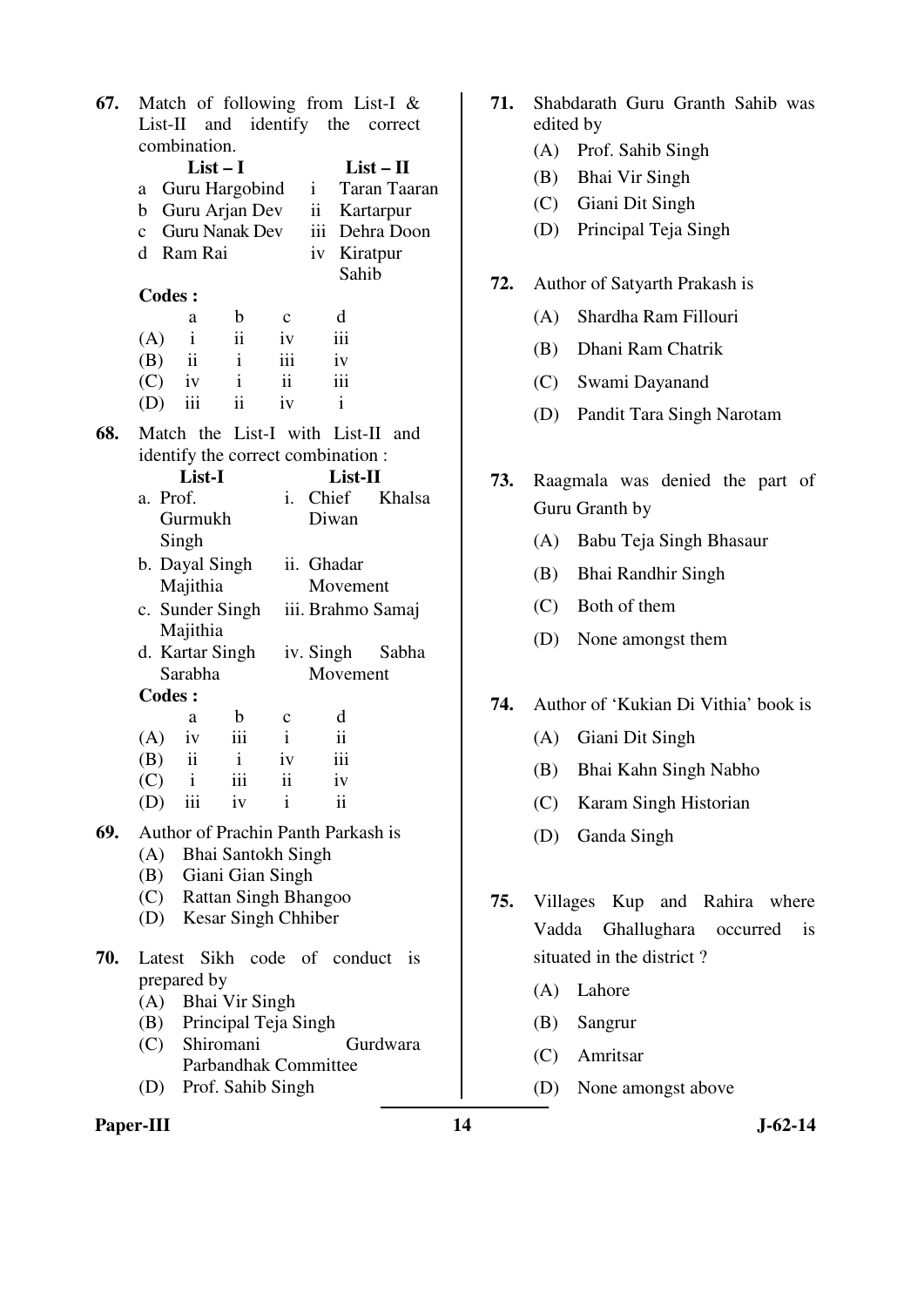|     |           |               |                                        |                           | 67. सूची-1 और सूची-II में सही कूट पहचानिए :     |  |
|-----|-----------|---------------|----------------------------------------|---------------------------|-------------------------------------------------|--|
|     |           | सूची-I        |                                        |                           | सूची-II                                         |  |
|     |           |               |                                        |                           | a. गुरु हरगोबिंद            i.    तरन तारन      |  |
|     |           |               | b. गुरु अरजनदेव                        |                           | ii. करतारपुर                                    |  |
|     |           |               | c.  गुरु नानकदेव                       |                           | iii. देहरादून                                   |  |
|     |           | d. राम राए    |                                        |                           | iv. कीरतपुर साहिब                               |  |
|     | कूट :     |               |                                        |                           |                                                 |  |
|     |           | a             | $\mathbf b$                            | $\mathbf{c}$              | d                                               |  |
|     |           |               | $(A)$ i ii iv iii                      |                           |                                                 |  |
|     |           |               | $\begin{pmatrix} B \end{pmatrix}$ ii i | $\overline{\mathbf{iii}}$ | iv                                              |  |
|     |           |               | $(C)$ iv i                             | $\overline{\mathbf{ii}}$  | $\overline{\phantom{a}}$ iii                    |  |
|     |           |               | $(D)$ iii ii                           | iv                        | $\mathbf{i}$                                    |  |
| 68. |           |               |                                        |                           | सूची-1 का सूची-II से मिलान करके सही कूट         |  |
|     | पहचानिए : |               |                                        |                           |                                                 |  |
|     |           | सूची-I        |                                        |                           | सूची-II                                         |  |
|     |           |               |                                        |                           | a. प्रो. गुरमुख सिंह       i.   चीफ खालसा दीवान |  |
|     |           | b. दयाल सिंह  |                                        |                           | ii. गदर लहर                                     |  |
|     |           | मजीठिया       |                                        |                           |                                                 |  |
|     |           | c. सुंदर सिंह |                                        | iii. ब्रह्म समाज          |                                                 |  |
|     |           | मजीठिया       |                                        |                           |                                                 |  |
|     |           | d. करतार सिंह |                                        | iv. सिंघ सभा लहर          |                                                 |  |
|     |           | सराभा         |                                        |                           |                                                 |  |
|     | कूट :     |               |                                        |                           |                                                 |  |
|     |           | a             | $\mathbf b$                            | $\mathbf{c}$              | d                                               |  |
|     |           |               | $(A)$ iv iii                           | $\mathbf{i}$              | $\rm ii$                                        |  |
|     |           |               | (B) ii i iv iii<br>iii ii              |                           | iv                                              |  |
|     | $(C)$ i   | $(D)$ iii iv  |                                        | $\mathbf{i}$              | $\overline{\mathbf{u}}$                         |  |
|     |           |               |                                        |                           |                                                 |  |
| 69. |           |               | प्राचीन पंथ प्रकाश के कर्ता हैं :      |                           |                                                 |  |
|     |           |               | (A) भाई संतोख सिंह                     |                           |                                                 |  |
|     |           |               | (B) गिआनी गिआन सिंह                    |                           |                                                 |  |
|     |           |               | (C) रतन सिंह भंगू                      |                           |                                                 |  |
|     |           |               | (D) केसर सिंह छिब्बर                   |                           |                                                 |  |
| 70. |           |               |                                        |                           | जिस सिख रहत मरयादा को आज माना जाता है           |  |
|     |           |               | वह इसने तैयार की है :                  |                           |                                                 |  |
|     |           |               | (A) भाई वीर सिंह                       |                           |                                                 |  |
|     |           |               | (B) प्रिंसीपल तेजा सिंह                |                           |                                                 |  |
|     |           |               |                                        |                           | (C) शिरोमणी गुरुद्वारा प्रबंधक कमेटी            |  |
|     |           |               | (D) प्रो. साहिब सिंह                   |                           |                                                 |  |
|     |           |               |                                        |                           |                                                 |  |

71. शब्दार्थ गुरु ग्रंथ साहिब का संपादन इन्होंने किया था $:$ 

- $(A)$  प्रो. साहिब सिंह
- $(B)$  भाई वीर सिंह
- $(C)$  गिआनी दित सिंह
- (D) प्रिंसीपल तेजा सिंह
- 72. सत्यार्थ प्रकाश ग्रंथ के लेखक हैं:
	- $(A)$  शरधा राम फिलौरी
	- $(B)$  धनीराम चात्रिक
	- $(C)$  स्वामी दयानंद
	- (D) पंडित तारा सिंह नरोतम
- 73. गुरु ग्रंथ साहिब में दर्ज रागमाल्ला को इन्होंने नहीं माना $:$ 
	- $(A)$  बाबू तेजा सिंह भसौड़
	- $(B)$  भाई रणधीर सिंह
	- $(C)$  दोनों ने
	- (D) इनमें से कोई भी नहीं ।
- 74. "कूकियां दी विथिया" किताब के लेखक हैं :
	- $(A)$  गिआनी दित सिंह
	- $(B)$  भाई काहन सिंह नभो
	- (C) करम सिंह हिस्टोरियन
	- (D) गंडा सिंह
- 75. कुप और रहीड़ा गांव जहां वड़ा घल्लूघारा हुआ, इस ज़िले में हैं :
	- $(A)$  लाहौर
	- $(B)$  संगरूर
	- $(C)$  अमृतसर
	- (D) इनमें से कोई नहीं
- **J-62-14 15 Paper-III**